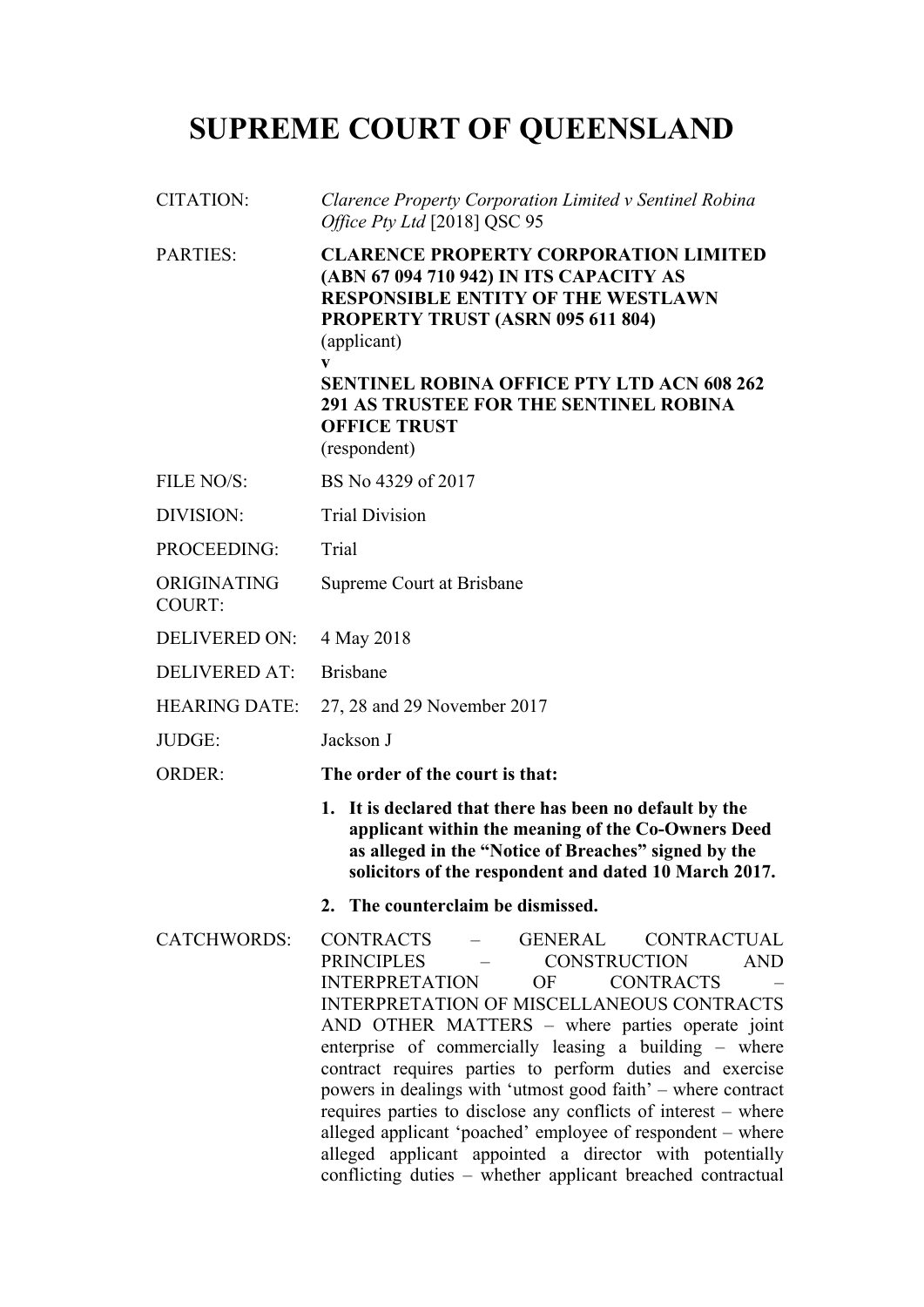term requiring 'utmost good faith' by failing to make disclosures to respondent

CONTRACTS – GENERAL CONTRACTUAL PRINCIPLES – DISCHARGE, BREACH AND DEFENCES TO ACTION FOR BREACH – OTHER MATTERS – where contract provided for buy-out mechanism on breach – where valuation to be conducted by party-appointed valuers – where valuer did not call for submissions from parties as provided in contract – whether provision for submissions facultative or mandatory – whether valuation is valid determination for purposes of buy-out mechanism

PARTNERSHIP – RELATIONSHIP BETWEEN PARTNERS – FIDUCIARY RELATIONSHIP – DUTY OF DISCLOSURE – where contract provided that not a partnership – where express contractual duty of 'utmost good faith' – whether alleged breach within scope of parties' joint enterprise

*Aubanel and Alabaster Ltd v Aubanel* (1949) 66 RPC 343, cited *Australian Vintage Ltd v Belvino Investments No 2 Pty Ltd* (2015) 90 NSWLR 367, cited *Bell v Lever Bros Ltd* [1932] AC 161, cited *Bhasin v Hyrnew* [2014] 3 SCR 494, cited *Birtchnell v Equity Trustees, Executors and Agency Co Ltd*  (1929) 42 CLR 384, cited *Blisset v Daniel* (1853) 10 Hare 493, cited *Blyth Chemicals Ltd v Bushnell* (1933) 49 CLR 66, cited *Carter v Boehm* (1766) 3 Burr 1905, cited *Cassels v Stewart* (1881) 6 App Cas 64, cited *CGU Insurance Ltd v AMP Financial Planning Pty Ltd*  (2007) 235 CLR 1, cited *Chan v Zacharia* (1984) 154 CLR 178, cited *Conlon & Anor v Sims* (2008) 1 WLR 484, cited *Dean v MacDowell* (1877) 8 Ch D 345, cited *Dura (Australia) Constructions Pty Ltd v Hue Boutique Living Pty Ltd* (2013) 41 VR 636, cited *Grey v Pearson* (1857) 10 ER 1216, cited *Holt v Cox* (1997) 23 ACSR 590, cited *International Petroleum Investment Company v Independent Public Business Corporation of Papua New Guinea* [2015] NSWCA 363, cited *Lauvan Pty Ltd v Bega* [2018] NSWSC 154, cited *Law v Law* [1905] 1 Ch 140, cited *Legal & General Life of Australia Ltd v A Hudson Pty Ltd*  (1985) 1 NSWLR 314, cited *Links Golf Tasmania Pty Ltd v Sattler* (2012) 292 ALR 382, cited *London and Mashonaland Exploration Co v New*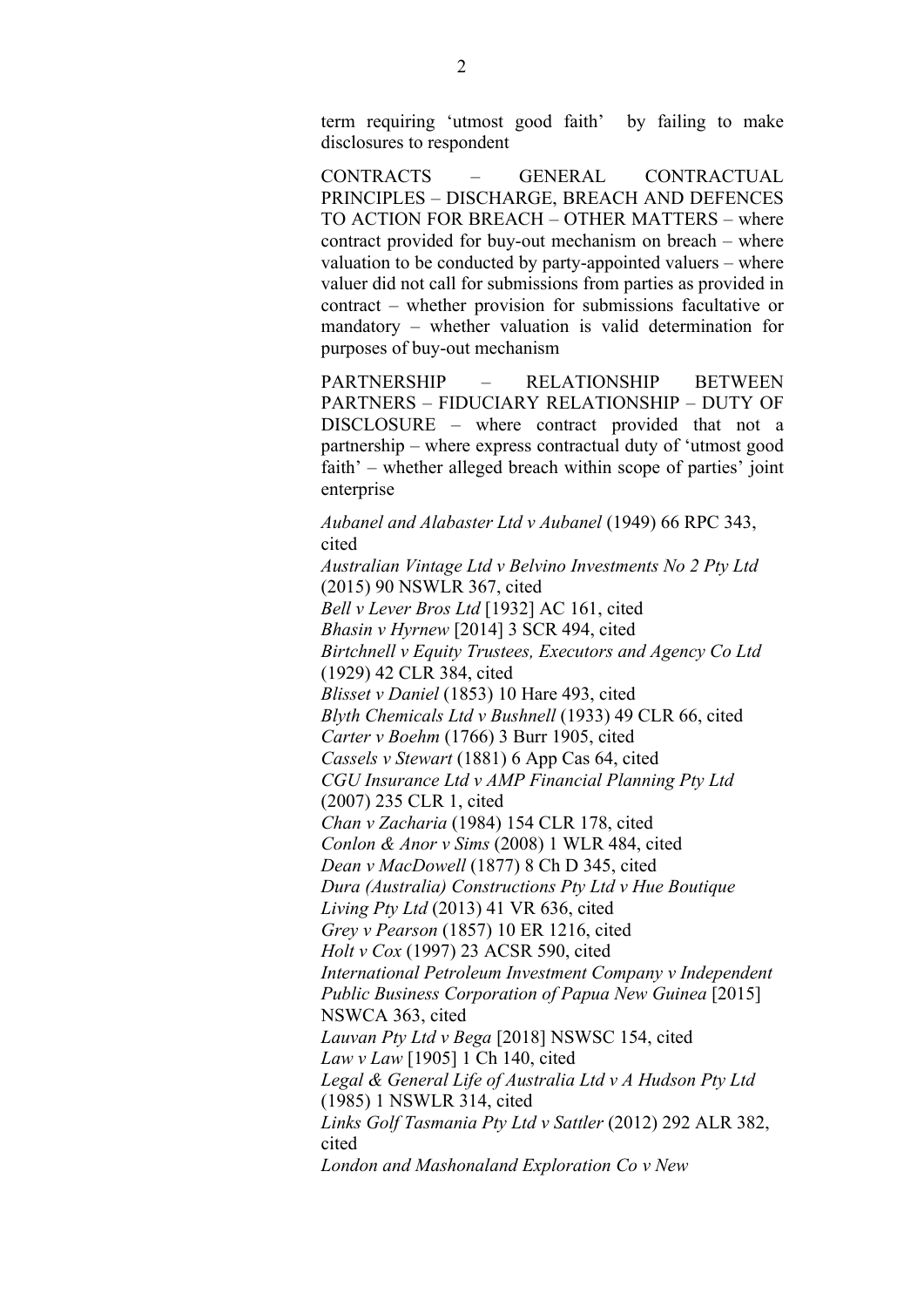|                    | Mashonaland Exploration Co [1891] WN 165, cited<br>Lumley v Gye (1853) $2 \text{ E} \& B 216$ , cited<br>Macquarie International Health Clinic Pty Ltd v Sydney<br>South West Area Health Service [2010] NSWCA 268,<br>considered<br>Manifest Shipping Co Ltd v Uni-Polaris Insurance Co Ltd<br>[2003] 1 AC 469, cited<br>Moens v Heyworth (1841) H & W 138, cited<br>Mordecai v Mordecai (1988) 12 NSWLR 58, cited<br>Oliver Hume South East Queensland Pty Ltd v Investa<br>Residential Group Pty Ltd (2017) 122 ACSR 183, cited<br>Paciocco v Australia and New Zealand Banking Group Ltd<br>(2015) 236 FCR 199, cited<br>Project Blue Sky Inc v Australian Broadcasting Authority<br>(1998) 194 CLR 355, cited<br>Secured Income Real Estate (Australia) Ltd v St Martin's<br>Investments Pty Ltd (1979) 144 CLR 596, cited<br>Sim v Howat [2012] CSOH 171, cited<br>Trimble v Goldberg [1906] AC 494, cited<br>Uzielli v The Commercial Union Insurance Company (1865)<br>2 Mar LC 218, cited<br>Vale Belvedere Pty Ltd v BD Cole Pty Ltd [2011] 2 Qd R<br>285, cited<br>Virk Pty Ltd (in liq) v YUM! Restaurants Australia Pty Ltd |
|--------------------|------------------------------------------------------------------------------------------------------------------------------------------------------------------------------------------------------------------------------------------------------------------------------------------------------------------------------------------------------------------------------------------------------------------------------------------------------------------------------------------------------------------------------------------------------------------------------------------------------------------------------------------------------------------------------------------------------------------------------------------------------------------------------------------------------------------------------------------------------------------------------------------------------------------------------------------------------------------------------------------------------------------------------------------------------------------------------------------------------------------------------------------|
|                    | [2017] FCAFC 190, cited                                                                                                                                                                                                                                                                                                                                                                                                                                                                                                                                                                                                                                                                                                                                                                                                                                                                                                                                                                                                                                                                                                                  |
| <b>COUNSEL:</b>    | P O'Shea QC and F Lubett for the applicant<br>J Bell QC and T Pincus for the respondent                                                                                                                                                                                                                                                                                                                                                                                                                                                                                                                                                                                                                                                                                                                                                                                                                                                                                                                                                                                                                                                  |
| <b>SOLICITORS:</b> | A J $&$ Co for the applicant<br>Russells for the respondent                                                                                                                                                                                                                                                                                                                                                                                                                                                                                                                                                                                                                                                                                                                                                                                                                                                                                                                                                                                                                                                                              |

## **Jackson J**

- [1] The ultimate question in this dispute is whether the applicant is contractually obliged to transfer a half-interest as co-owner of land comprising a commercial office building known as "The Rocket" to the respondent. The applicant claims declaratory relief to the effect that it is not obliged to do so, either because it did not breach the contract between the parties as the respondent alleges, or because the contractual buy-out mechanism that would oblige the applicant to transfer the half interest to the respondent has not been validly engaged. The respondent counterclaims for relief by way of specific performance.
- [2] The underlying questions fall into two parts: has the applicant breached the contract? If so, has the buy-out mechanism been validly engaged? There are other subsidiary questions that it is not necessary to mention at this point.

# **The parties**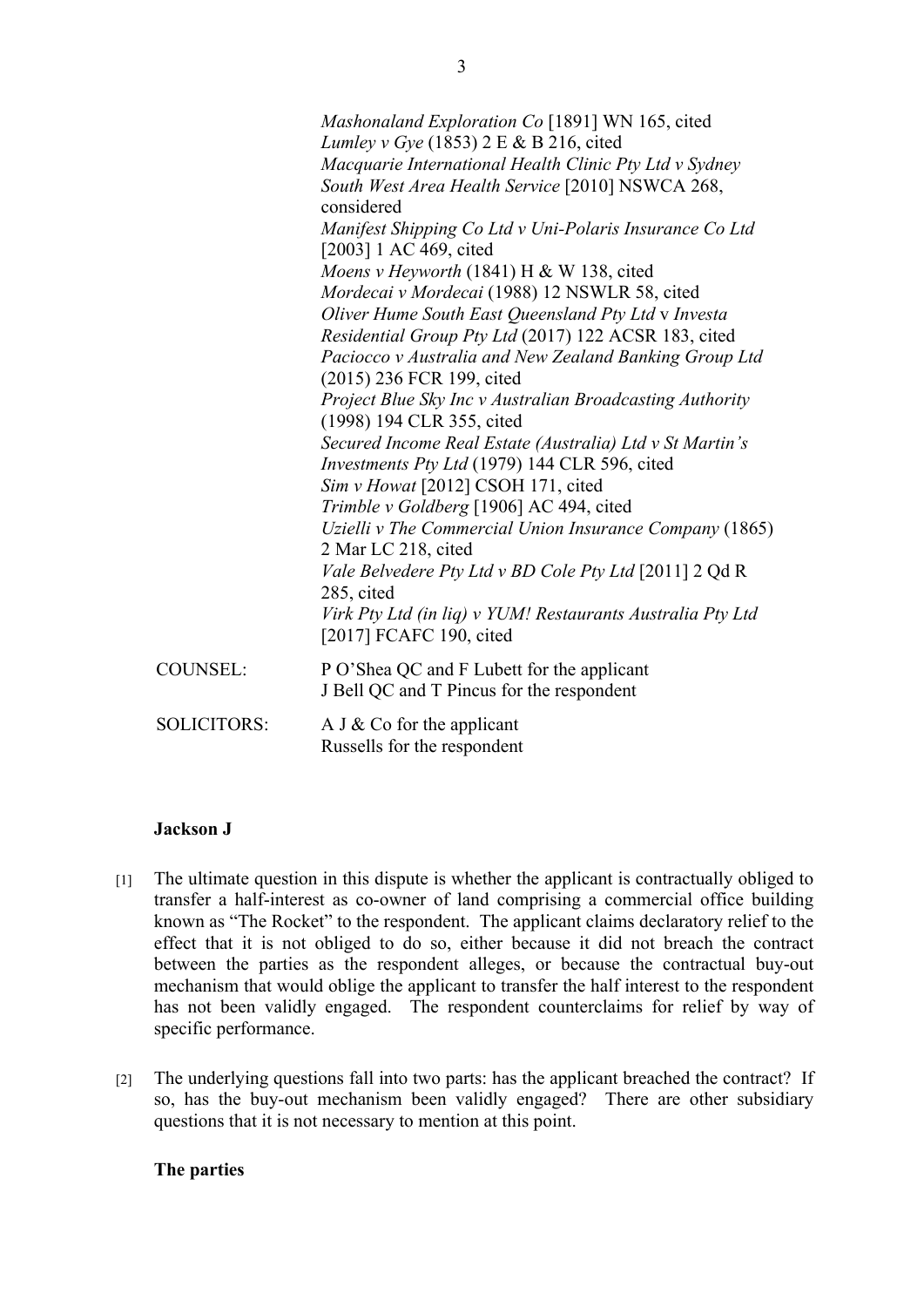- [3] The applicant is a corporation that is a public company. It is the responsible entity of the Westlawn Property Trust, a registered managed investment scheme under Ch 5C of the *Corporations Act* 2001 (Cth) ("CA").
- [4] Peter Fahey is a director of the applicant and the chief executive officer. Prior to 18 February 2016, the other directors were James Dougherty, Geoffrey Shephard and Michael Dougherty. On that day, Anthony Tippett was appointed as a director.
- [5] The respondent is a proprietary company that is trustee of the Sentinel Robina Office Trust. It is associated with the Sentinel group of companies, although the group was not precisely described by the evidence.
- [6] Warren Ebert is the sole director and shareholder of the respondent. He describes himself as the managing director and chief executive officer of the group.
- [7] Robina Projects Australia Pty Ltd ("RPA") is a proprietary corporation. It is a member of the group of companies known as the Robina Land Corporation group. That group was also not precisely defined in the evidence, however it is well known as the developer of Robina and chief land owner in the commercial area of the Robina town.
- [8] Mr Tippett is a director of RPA and either a senior or chief executive officer of the Robina Land Corporation group.

## **Acquisition of The Rocket**

- [9] The Rocket is a 16 storey commercial office building located at 203 Robina Town Centre Drive, near the Robina Town Centre.
- [10] On 25 September 2015, the respondent and the custodian trustee of the Westlawn Property Trust agreed to purchase The Rocket from RPA as tenants in common for the sum of \$70,050,000.
- [11] Also on 25 September 2015, the respondent and the applicant entered into a contract styled the "Co-Owners Deed" providing for the terms on which they were to acquire The Rocket from RPA and to hold it once acquired.
- [12] On 16 October 2015, the purchase was completed.

#### **Management of The Rocket**

[13] The Co-Owners Deed contains a number of provisions that regulate the relationship of the applicant and the respondent as co-owners ("the co-owners") of The Rocket.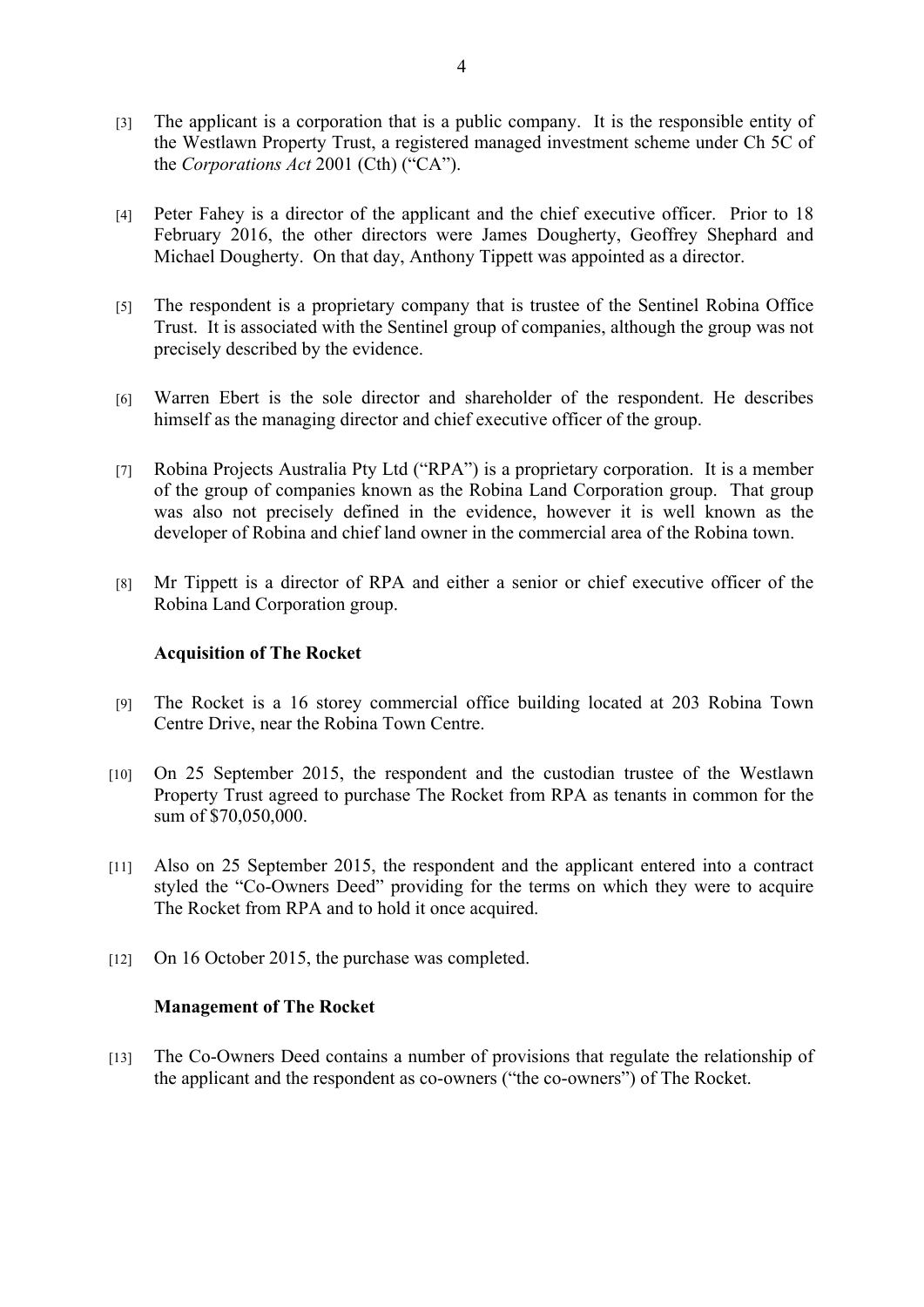- [14] First there are the terms that provide for the co-owners to make decisions through committees constituted under the Co-Owners Deed.<sup>1</sup>
- [15] Second, there are terms that The Rocket is to be managed by a manager appointed under the Co-Owners Deed.<sup>2</sup> The manager so appointed was Sentinel Portfolio Management Pty Ltd ("SPM"), a company in the Sentinel group of companies.
- [16] Initially, Richard White and Amy Cunningham were assigned roles in performing SPM's duties as the appointed manager.
- [17] From 30 May 2016, Simon Kennedy was employed as national manager of the commercial and industrial portfolio of the Sentinel group. There were 15 or 16 properties in the portfolio at that time.
- [18] In June 2016, Mr Ebert tasked Mr Kennedy to manage The Rocket and other commercial properties on behalf of the Sentinel group of companies. Mr Ebert asked Mr Kennedy and another to meet Mr Fahey over management of The Rocket. Thereafter, Mr Kennedy was involved in the management of The Rocket. He reported to Mr Ebert.
- [19] On 1 July 2016, a company in the Sentinel group of companies, Shield Property Services Pty Ltd ("Shield"), employed Simon Kennedy as the national manager of the commercial and industrial portfolio of the Sentinel group. Mr Ebert is the sole director and shareholder of Shield. Shield employs staff who may be deployed among various companies in the Sentinel group.
- [20] Mr Kennedy attended a number of weekly internal meetings at Sentinel's offices. Other members of Sentinel's commercial and industrial property teams would also attend. Mr Kennedy's employment and the time he spent in his role as national manager were not shown to be principally or even substantially devoted to The Rocket.
- [21] In the course of his duties in connection with the management of The Rocket, Mr Kennedy met and had dealings with Tania Moore. She is a joint managing director of Knight Frank Gold Coast, real estate agents. Ms Moore is the senior person responsible for carrying out the duties for Knight Frank's appointment as the co-owners' leasing agent for The Rocket.

## **Applicant's appointment of Mr Tippett**

[22] As stated above, on 18 February 2016, the applicant appointed Mr Tippett as a director. Mr Tippett has been a friend of Mr Fahey's since their school days. They have had business dealings since 2006. At the time of Mr Tippett's appointment and since, Mr Fahey believed Mr Tippett to be the person in charge or chief executive officer of the Robina Land Corporation group of companies.

<sup>&</sup>lt;sup>1</sup> Clauses 3 and 4.

<sup>2</sup> Clauses 12 and 13.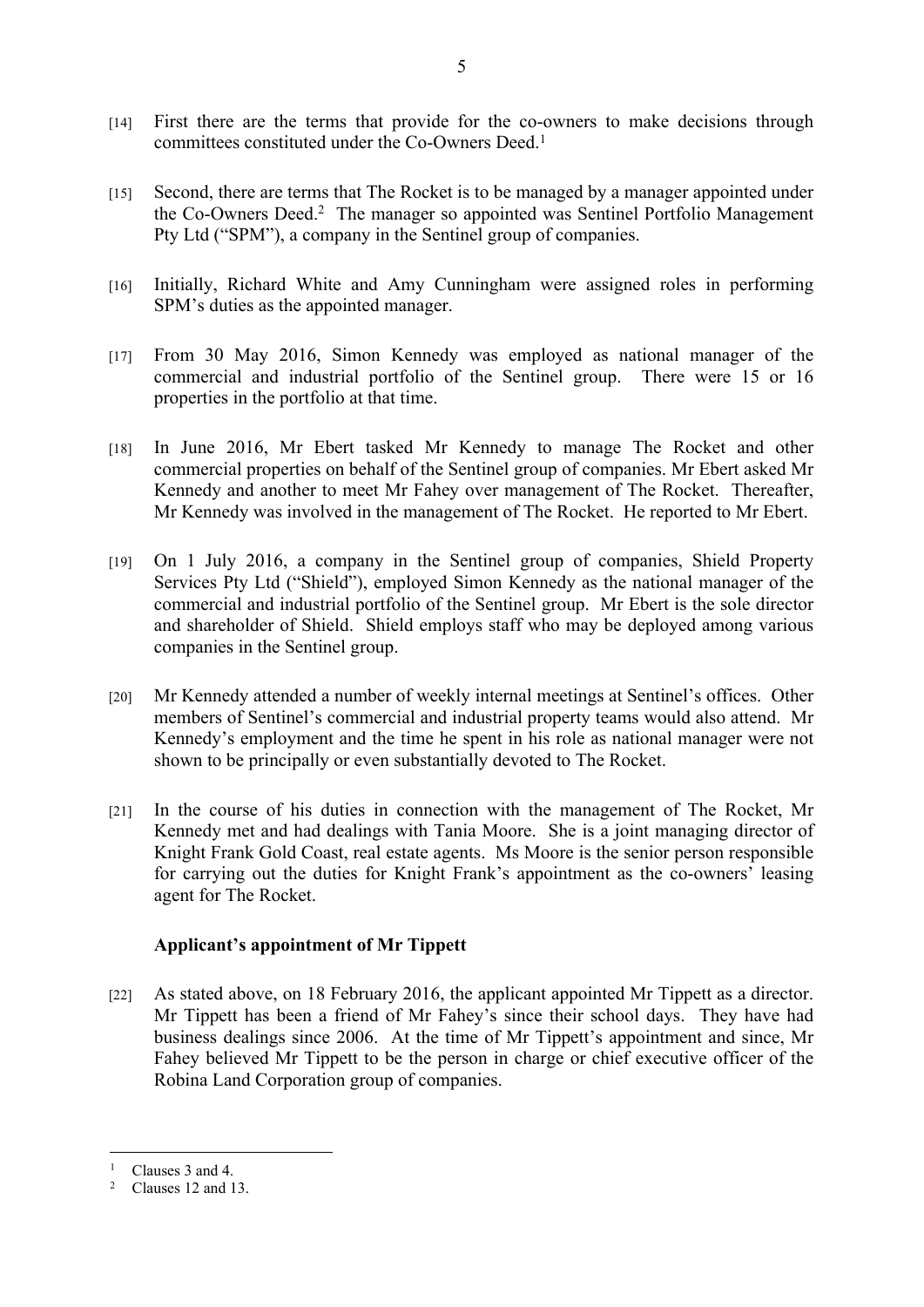- [23] Although Mr Fahey expected that Mr Tippett would have been a director of Robina Land Corporation group companies, he did not know of any particular directorships or that Mr Tippett was a shareholder in any of those companies. Similarly, although Mr Fahey knew that Janet Tippett was Mr Tippett's wife, and knew that Mr and Mrs Tippett had a company called Sunni Solutions Pty Ltd, he did not know any of the details of the directorships or shareholdings in that company.
- [24] The appointment of Mr Tippett as a director of the applicant was not kept secret. It was information available on the applicant's website. No suggestion was made that Mr Tippett's appointment was not notified to ASIC as required by the CA.<sup>3</sup>
- [25] However, the respondent, by Mr Ebert, did not know of Mr Tippett's appointment as a director until 2 March 2017.

# **Resolution of the rental guarantee issue**

[26] Clause 44 of the contract of purchase provided, in part, as follows:

"The Vendor and the Purchaser must use their best endeavours to obtain tenants for each of the tenancies listed as vacant in Annexure 2 and which remain vacant on the Date for Completion…

For any of the tenancies… for which the Vendor has not… entered into a lease… the Vendor must pay to the Purchaser the current net rental  $\gamma/m^2$  payable plus the share of the recoverable outgoings… until the earlier of… that day which is twenty four (24) months from the Date for Completion; or … such time as… the tenant would commence payment of rent under a signed offer… not… accepted by the Purchaser…"

- [27] In mid-2016 Mr Ebert requested that Mr Kennedy deal with the amount that may be payable by RPA to the co-owners under cl 44 ("rental guarantee issue").
- [28] At a point that is not entirely clear on the evidence, Mr Kennedy informed Mr Ebert that Sentinel staff had calculated that the amount payable by RPA under cl 44 was \$481,127.96 but that RPA disputed the calculation and asserted that there should be a credit of \$121,166.76 against that sum, apparently for a not accepted offer for one of the tenancies.
- [29] On 13 June 2016, Mr Kennedy spoke to Mr Fahey on the telephone about the rental guarantee issue.
- [30] On 15 June 2016, Mr Kennedy sent an email to Mr Fahey with a copy to Mr Ebert and Stacey Ebert about the rental guarantee issue, setting out the background, the effect of cl 44, the details of the relevant offer made by a tenant, Stratus, that might affect the amount payable, and noting RPA's position that it had discharged its obligation by

<sup>3</sup> *Corporations Act* 2001 (Cth), ss 201L and 205B.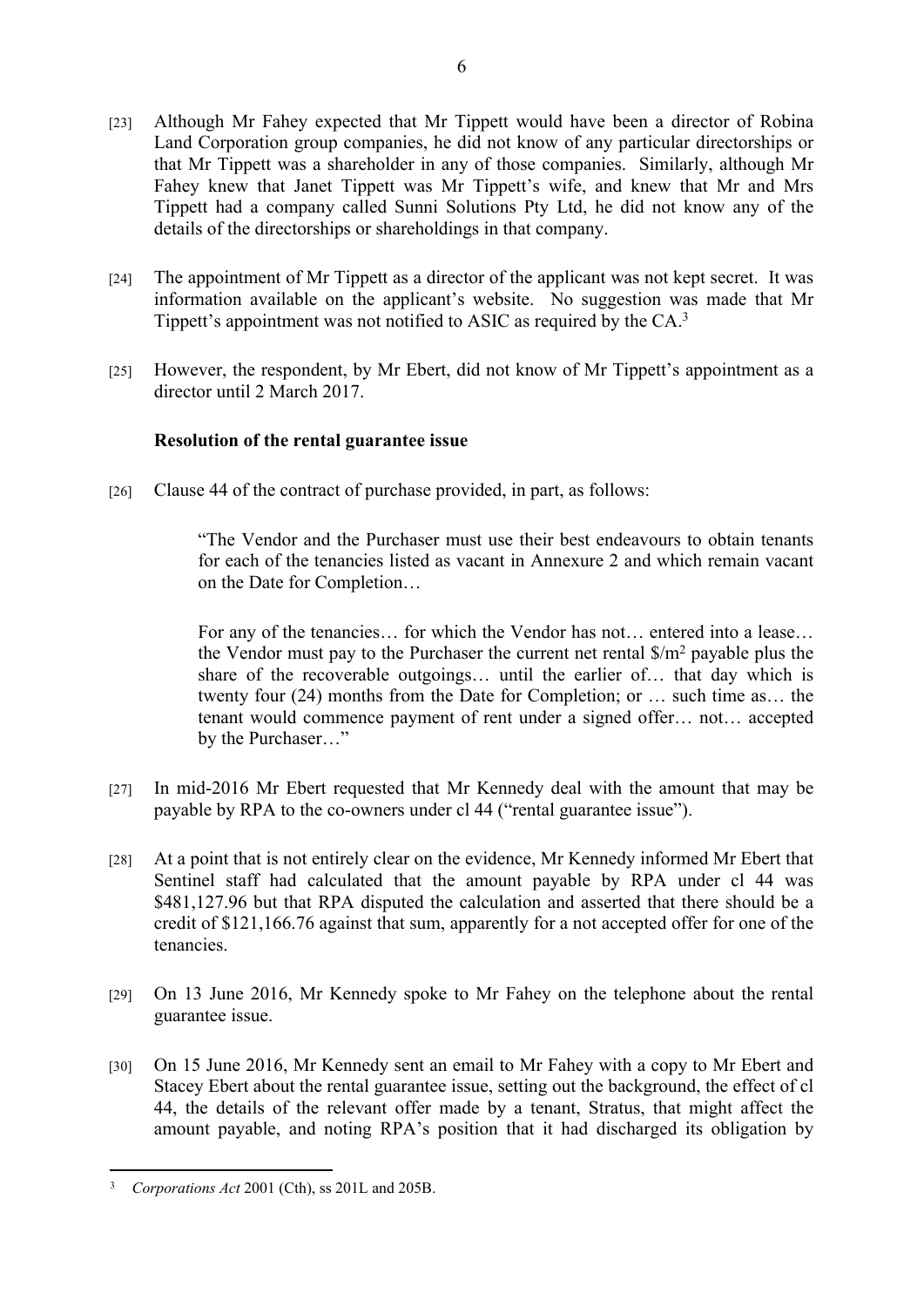obtaining the offer from Stratus which was not accepted. Mr Kennedy concluded with this request to Mr Fahey:

"Given the ongoing relationship we'd prefer this not to end up as a legal dispute and are hoping you might be able to have a conversation with RLC [Robina Land Corporation] to resolve before it gets to that stage.

I've gone through the above with Stacey and she is happy to discuss the contract position further if you want to give her a call."

- [31] In context, Mr Kennedy's request was that Mr Fahey talk to Mr Tippett about the rental guarantee issue.
- [32] On or before 20 September 2016, Mr Fahey spoke to Mr Tippett about the issue. He said to Mr Tippett that it would be easier if the parties could negotiate a net present value payout of any amount due under cl 44. Mr Tippett said that they should let Mr Kennedy (for the co-owners) and Marcus Weld (for RPA) work out the details and if the co-owners and RPA agreed, that would be it.
- [33] On 20 September 2016, Mr Fahey sent an email to Mr Kennedy, setting out some information about his conversation with Mr Tippett, and suggesting that Mr Kennedy and Mr Weld meet to negotiate.
- [34] Mr Kennedy and Mr Weld then negotiated. A series of emails passed between them during the period from 22 September 2016 to 24 October 2016.
- [35] In October 2016, at a regular management meeting over The Rocket, Mr Kennedy informed Mr Fahey that he had reached agreement with Mr Weld and its terms. Mr Fahey said that he agreed on behalf of the applicant to bear its half share of the compromised amount under the proposed agreement.
- [36] Mr Tippett had no involvement in Mr Fahey's decision to do so.
- [37] Prior to 18 October 2016, Mr Kennedy expressed the opinion to Mr Ebert that the respondent should accept the proposed compromise. Mr Ebert, on behalf of the respondent, agreed to do so.
- [38] On 18 October 2016, after receiving approval from both Mr Fahey and Mr Ebert, Mr Kennedy sent an email to Mr Weld attaching a draft settlement agreement in the form of a letter executed by Mr Ebert for execution by the other parties. After some minor amendments, a letter agreement in similar form was executed by Mr Fahey and Mr Ebert.
- [39] RPA accepted the compromise agreement of the rental guarantee issue.

## **Applicant's employment of Mr Kennedy**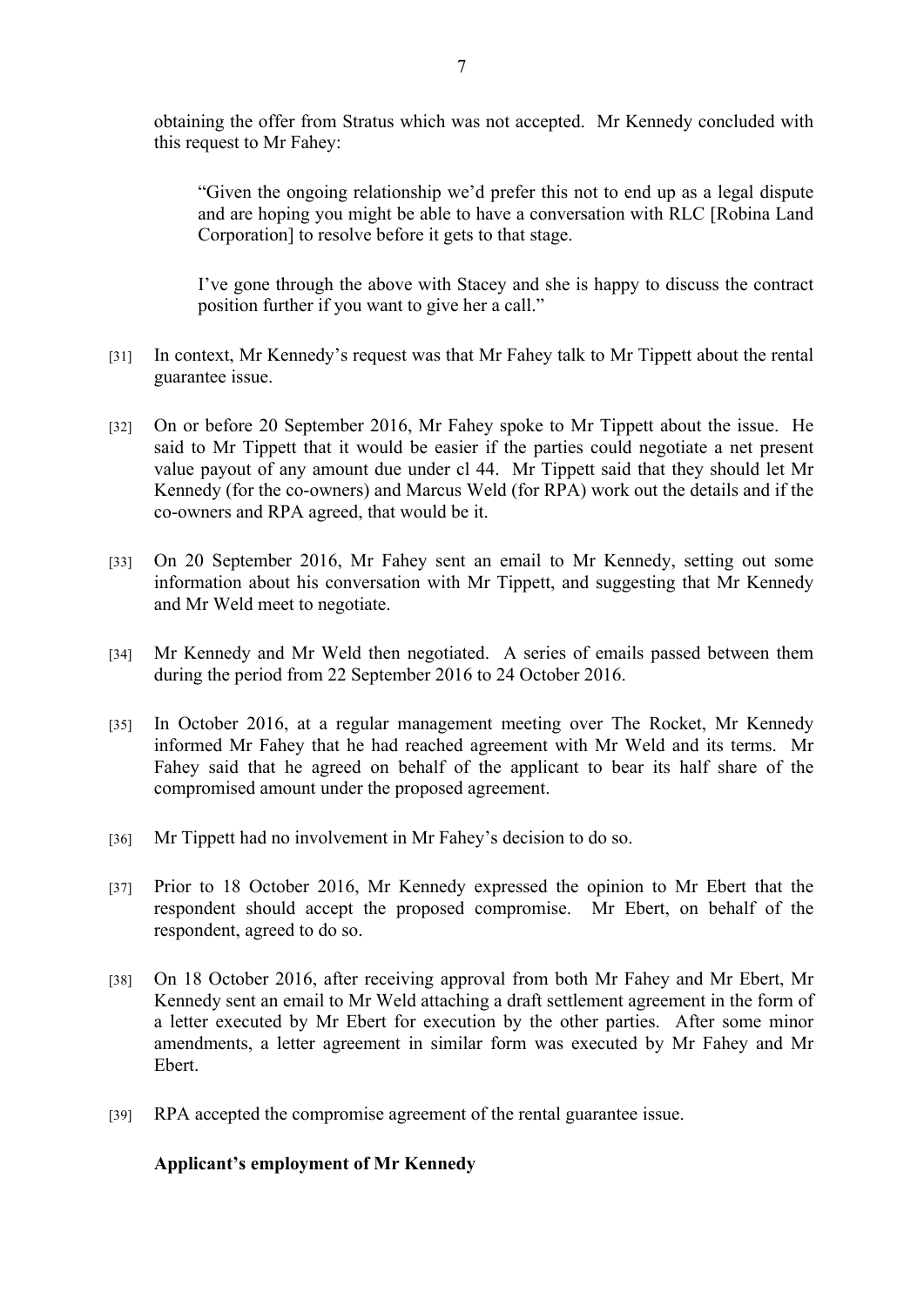- [40] On 9 February 2017, Mr Kennedy met Ms Moore in a coffee shop in Brisbane City. Ms Moore said, inter alia, that Mr Fahey wanted to know what someone like Mr Kennedy was paid, that Mr Fahey was looking for someone like Mr Kennedy or with his skill set and would Mr Kennedy be interested.
- [41] As a result of that conversation, on the evening of 9 February 2017, Mr Kennedy called Mr Fahey. Mr Fahey said he would call Mr Kennedy back in a couple of days.
- [42] On 28 February 2017, as it turned out, Mr Fahey and Mr Kennedy met at a Robina shopping centre and discussed the possibility of Mr Kennedy being employed by the applicant's group of companies as the head of property management. On that evening, Mr Kennedy sent an email to Mr Fahey from his personal email address. Mr Fahey replied within two hours.
- [43] On 1 March 2017, Mr Fahey sent an email to Mr Kennedy's private email address setting out the terms of an offer of employment as they had discussed it up to that time.
- [44] On 2 March 2017, Mr Kennedy responded by email to the offer, saying that he would like to proceed and would call the following day to talk through the paperwork and timing.
- [45] On 2 March 2017, Mr Fahey and Mr Kennedy discussed the offer further on the telephone. That evening, Mr Fahey sent a formal letter of offer by email to Mr Kennedy at his personal email address.
- [46] On 2 March 2017, after receiving the formal letter of offer, Mr Kennedy informed Mr Ebert that he had another employment opportunity he was going to take up.
- [47] On 2 March 2017, after conversations with Mr Ebert, Mr Fahey and Ms Ebert, Mr Kennedy sent his signed acceptance of the formal letter of offer to Mr Fahey by email.

## **Utmost good faith**

- [48] On 3 March 2017, Mr Kennedy tendered a letter of resignation to Mr Ebert. Mr Ebert said that the applicant was in breach of the co-owners agreement for offering to employ Mr Kennedy and for appointing Mr Tippett to its board of directors without advising him. Mr Ebert referred to the rental guarantee issue. Mr Kennedy said that the rental guarantee compromise was all done at arms' length and was commercial in nature. Mr Ebert asked Mr Kennedy whether he knew that Mr Tippett was a director of the applicant. Mr Kennedy had not known that before he looked at the applicant's web site in February 2017.
- [49] Clause 16 of the Co-Owners Deed is headed 'Miscellaneous' and deals with a number of different matters. The present case is centred upon cl 16.9(a). Clauses 16.9 and 16.10 relevantly provide:

## **16.9 Good faith and conflicts of interest**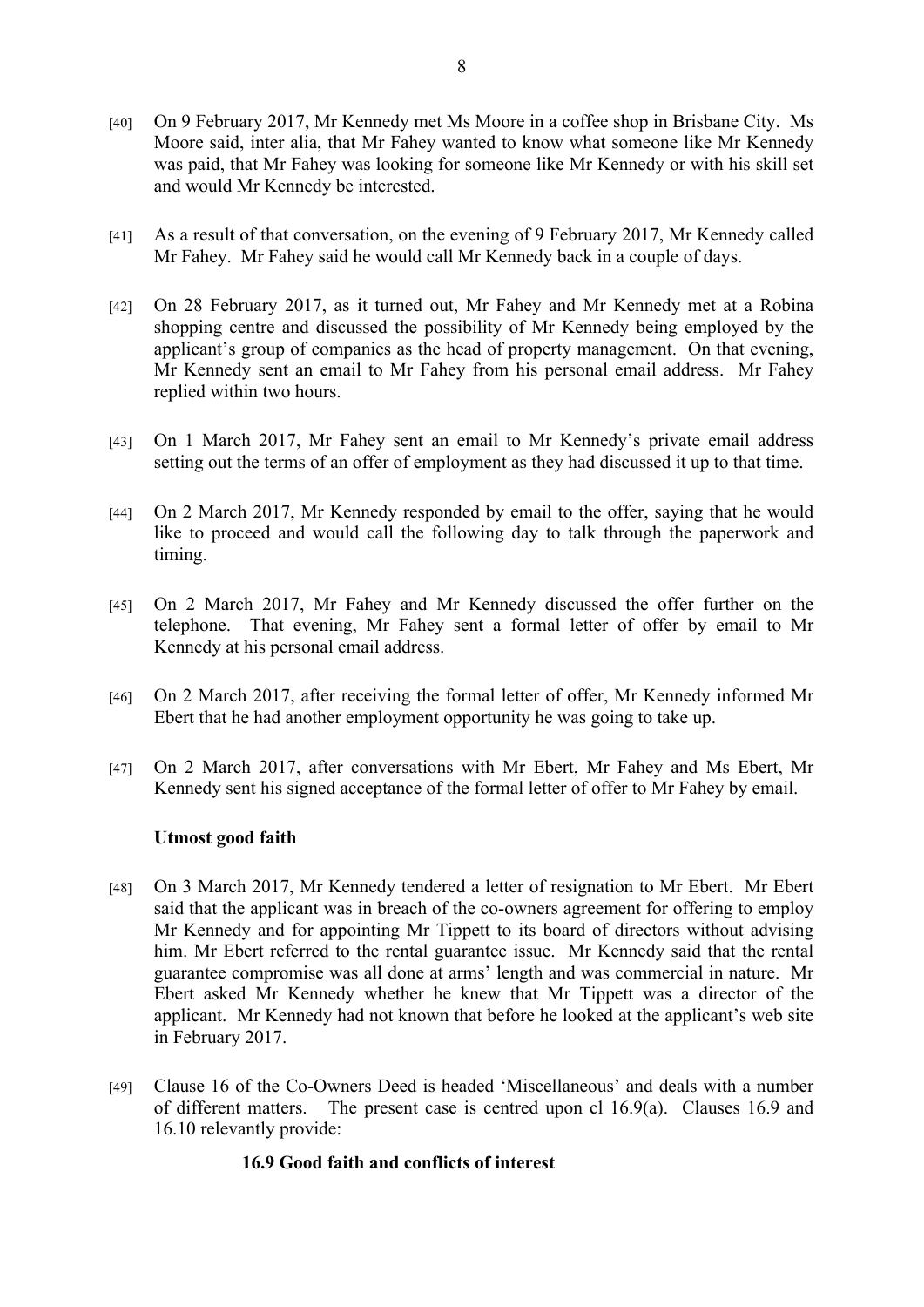- (a) Without limiting the generality of any other provision of this deed the parties agree that in the performance of their respective duties and the exercise of their respective powers under this deed and in their respective dealings with each other, they shall act in the utmost good faith.
- (b) Without limitation to the provisions of clause 16.9(a), each Co-Owner must:
	- (i) declare any conflict of interest between its interest as a co-owner of the Property and the other business affairs of that Co-Owner's Group;
	- (ii) use all reasonable endeavours to manage its affairs so as to minimise the impact of any conflict of interest between its interest as co-owner of the Property and the other business affairs of that Co-Owner's Group.
- (c) For the avoidance of doubt, no Co-Owner may use any information relating to a prospective tenant or a proposal to a prospective tenant for other purposes relating to other buildings in which it may have an interest.

# **16.10 No partnership**

None of the parties intends by this deed or by virtue of entering into any collateral agreement to establish a partnership between the parties or to carry on business in common with the other parties with a view to profit.

[50] Much of the parties' submissions focussed upon the meaning to be given to the requirement in cl 16.9(a) that the parties shall act in the utmost good faith in their respective dealings with each other. Both parties relied on the reasons for judgment of Allsop P in *Macquarie International Health Clinic Pty Ltd v Sydney South West Area*  Health Service,<sup>4</sup> where Allsop P said:

> "The 'utmost good faith' was agreed in their various legal instruments to be the standard of mutual behaviour expected in how the parties acted towards each other:

- (a) in the performance of their respective duties;
- (b) in the exercise of their respective powers; and
- (c) in their respective dealings with one another.

These clauses should not be read narrowly. By the encompassing reference to 'in their respective dealings' in contracts preliminary to or concerned with dealings over an anticipated century of a commercial relationship, the

<sup>4</sup> [2010] NSWCA 268.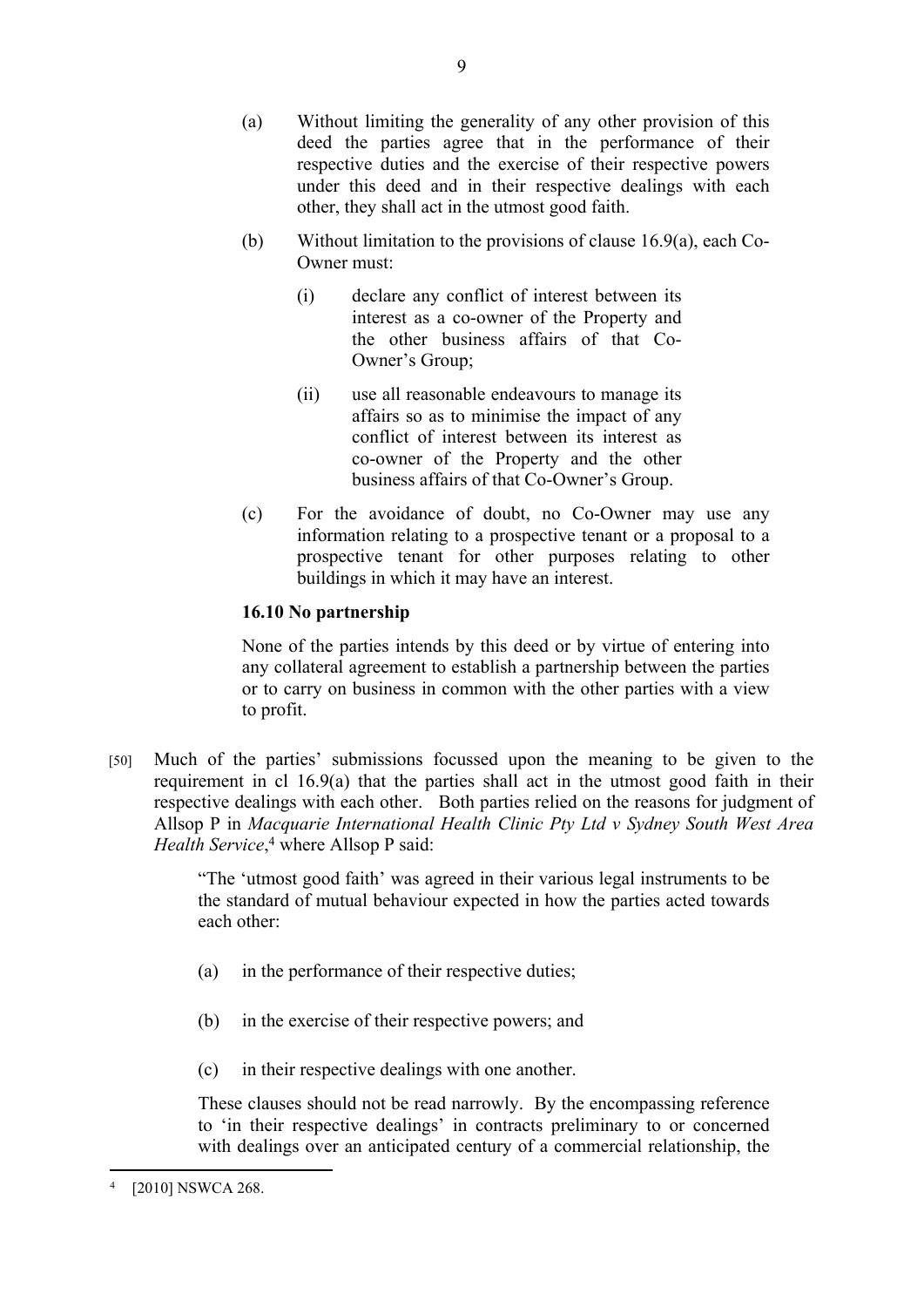parties can be seen to have been laying down a high standard of contractual fair dealing that they expected of each other. …

The phrase 'good faith', or here, 'utmost good faith', takes its content from the particular contract and context in which it is found. It is, however, a phrase with ready available content as an English phrase and a legal expression. In a fiduciary or trust context, the phrase takes it content from the necessary trust, vulnerability and reliance central to such relationships and otherwise from the well-known incidents of such relationships. …

The notion of good faith in the performance of contracts is one established by a number of cases in this court and is well-known to the law in both common law and civilian systems. …

The usual content of the obligation of good faith that can be extracted from [the New South Wales cases]… is as follows:

- (a) obligations to act honestly and with a fidelity to the bargain;
- (b) obligations not to act dishonestly and not to act to undermine the bargain entered or the substance of the contractual benefit bargained for;
- (c) an obligation to act reasonably and with fair dealing having regard to the interests of the parties (which will, inevitably, at times conflict) and to the provisions, aims and purposes of the contract, objectively ascertained.
- …

The law or insurance has had a well-known and well-understood usage of the phrase 'utmost good faith' for over two centuries. It is an obligation that binds both insurer and insured. It is an obligation that has assisted in the efficient working of insurance markets in a practical way. In particular, the commercial working of the relationship between insurer and insured requires (pre-contractual) disclosure of material information in order that the risk can been assessed and priced on a sound footing and with appropriate despatch. Care should be taken not to transpose the meaning of the phrase in that commercial context to other contexts, whether as a matter of law or mere equivalence. Nevertheless, it is an example of positive disclosure of information being the step necessary to satisfy the normative legal standard."<sup>5</sup>

- [51] Allsop P's reasons in *Macquarie International Health Clinic* related to an express contractual promise of good faith in similar terms to cl 16.9(a). However, that reasoning does not materially differ from similar reasoning about good faith in the performance of contract in other cases where there was no express contractual term.<sup>6</sup>
- [52] Allsop P's reference in *Macquarie International Health Clinic* to the requirement of "utmost good faith" in relation to disclosure in the law of marine insurance is informative for the present context, because the respondent contends that the obligation

<sup>5</sup> [2010] NSWCA 268, [6]-[18].

<sup>6</sup> *Paciocco v Australia and New Zealand Banking Group Ltd* (2015) 236 FCR 199, [287]-[291].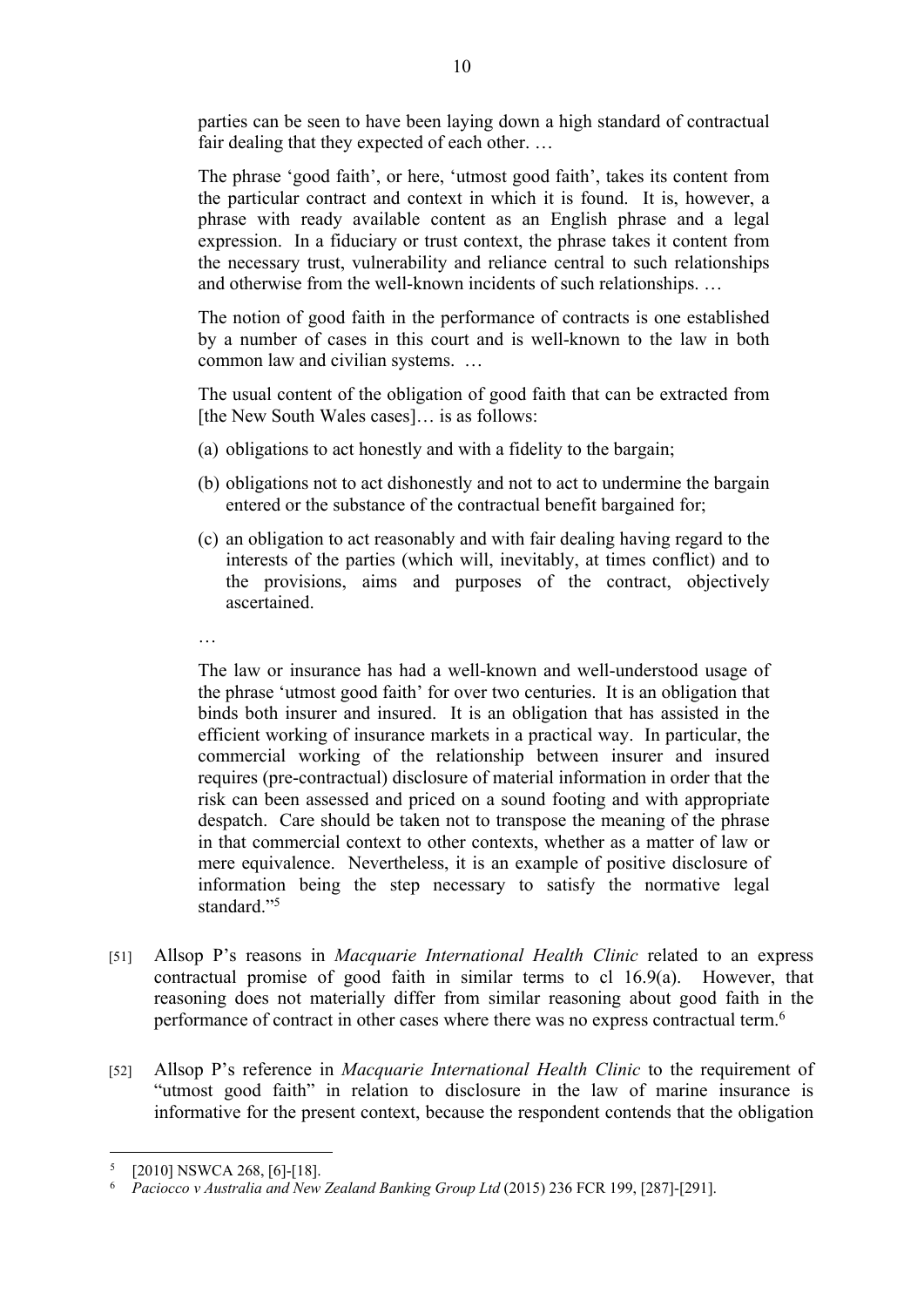of utmost good faith required the applicant to make disclosure of its intention to approach Mr Kennedy to offer him employment and of its intention to appoint Mr Tippett as a director of the applicant before doing either of those things.

- [53] Although the parties under the Co-Owners Deed expressly agreed that theirs was not a relationship of partnership, Allsop P's references to context are also informative in the present case because the contractual relationship of the parties was one as joint owners of an income earning commercial property carrying on a commercial leasing business of that property for profit. The structural analogy with partnership in some respects is apparent.
- [54] Lastly, on the meaning of "utmost good faith", since 1984, the *Insurance Contracts Act*  1984 (Cth) has provided that "[a] contract of insurance is a contract based on the utmost good faith and there is implied in such a contract a provision requiring each party to it to act towards the other party, in respect of any matter arising under or in relation to it, with the utmost good faith".<sup>7</sup>
- [55] The meaning of "utmost good faith" in that context was raised in *CGU Insurance Ltd v AMP Financial Planning Pty Ltd*. 8 Gleeson CJ and Crennan J said:

"We accept the wider view of the requirement of utmost good faith adopted by the majority in the Full Court, in preference to the view that absence of good faith is limited to dishonesty. In particular, we accept that utmost good faith may require an insurer to act with due regard to the legitimate interests of an insured, as well as to its own interests. The classic example of an insured's obligation of utmost good faith is a requirement of full disclosure to an insurer, that is to say, a requirement to pay regard to the legitimate interests of the insurer. Conversely, an insurer's statutory obligation to act with utmost good faith may require an insurer to act, consistently with commercial standards of decency and fairness, with due regard to the interests of the insured. Such an obligation may well affect the conduct of an insurer in making a timely response to a claim for indemnity."<sup>9</sup> (footnote omitted)

[56] And Callinan and Heydon JJ said:

"At the outset we should say that we agree with the Chief Justice and Crennan J that a lack of utmost good faith is not to be equated with dishonesty only. The analogy may not be taken too far, but the sort of conduct that might constitute an absence of utmost good faith may have elements in common with an absence of clean hands according to equitable doctrine which requires that a plaintiff seeking relief not himself be guilty of tainted relevant conduct. We have referred to the doctrine of clean hands because, as with another equitable doctrine, that he who seeks equity must do equity, it invokes notions of reciprocity which are of relevance here. That is not to say that conduct falling short of actual impropriety might not constitute an absence of utmost good faith of the kind which the

<sup>7</sup> *Insurance Contracts Act* 1984 (Cth), s 13(1).

<sup>8</sup> (2007) 235 CLR 1.

<sup>9</sup> (2007) 235 CLR 1, 12 [15].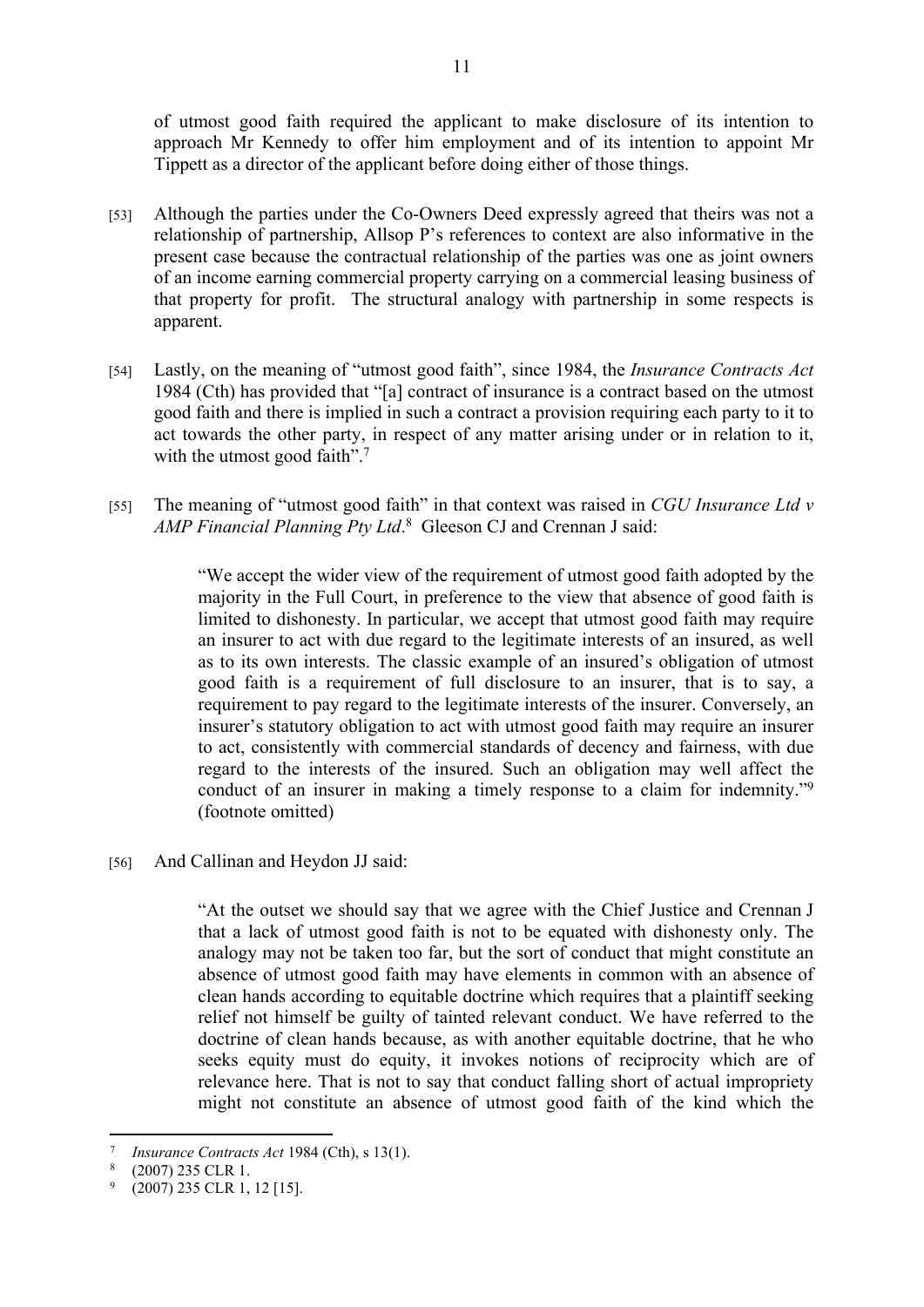Insurance Act demands. Something less than that might well do so. Utmost good faith will usually require something more than passivity: it will usually require affirmative or positive action on the part of a person owing a duty of it."<sup>10</sup>

## **History and meaning of "utmost good faith"**

- [57] Because the parties urged submissions as to the effect of the requirement that the obligation to act in good faith is to act in the "utmost" good faith, it is appropriate to say something more of Allsop P's references to the history of the expression "utmost good faith".
- [58] Although Allsop P said that the phrase "utmost good faith" has had a well-known and well-understood usage for over two centuries in the law of insurance, the earliest reference I have found to it in that context is in 1842 in the form of the Latin phase *uberrimæ fidei* in one of the reports of *Moens v Heyworth*.<sup>11</sup> However, as early as 1766, in the celebrated case of *Carter v Boehm*, <sup>12</sup> Lord Mansfield recognised the obligation of an insured to make disclosure of material information to the risk of the insurance as an obligation to "prevent fraud, and to encourage good faith".<sup>13</sup> And in 1865, Mellor J said in a marine insurance case, *Uzielli v The Commercial Union Insurance Company*, that "[a] contract of insurance was one which required the utmost good faith".<sup>14</sup>
- [59] Nevertheless, authority at the highest level has questioned what "utmost" adds to the requirement of "good faith". The point was raised in 2001 in the House of Lords in Manifest Shipping Co Ltd v Uni-Polaris Insurance Co Ltd.<sup>15</sup> The question in that case concerned the operation of s 17 of the *Marine Insurance Act* 1906. Lord Clyde said:

"The expression 'utmost good faith' appears to derive from the idea of uberrimae fidei, words which indeed appear in the sidenote [of the statute], but whose origin I have not been able to trace. The concept of uberrima fides does not appear to have derived from civil law and it has been regarded as unnecessary in civilian systems (*Professor T B Smith, A Short Commentary on the Law of Scotland* (1962), p 836, quoting M A Millner 'Fraudulent Non-Disclosure' (1957) 76 SALJ 177, pp 188–189). Indeed more recently the suggestion has been advanced in the Court of Appeal in South Africa that the concept should be jettisoned: *Mutual and Federal Insurance Co Ltd v Oudtshoorn Municipality* 1985 (1) SA 419, 433. *Blackstone's Commentaries*, 4th ed (1876), vol II, Chapter 30, pp 412–413 states that the very essence of contracts of marine insurance 'consists in observing the purest good faith and integrity', but in *Carter v Boehm* (1766) 3 Burr 1905, 1910, Lord Mansfield refers simply to 'good faith'."<sup>16</sup>

<sup>10</sup> (2007) 235 CLR 1, 77 [256].

 $11$  (1841) H & W 138, 143.

<sup>12</sup> (1766) 3 Burr 1905.

<sup>13</sup> (1766) 3 Burr 1905, 1911.

<sup>14</sup> (1865) 2 Mar LC 218, 219.

<sup>15</sup> [2003] 1 AC 469.

<sup>16</sup> [2003] 1 AC 469, 481 [5].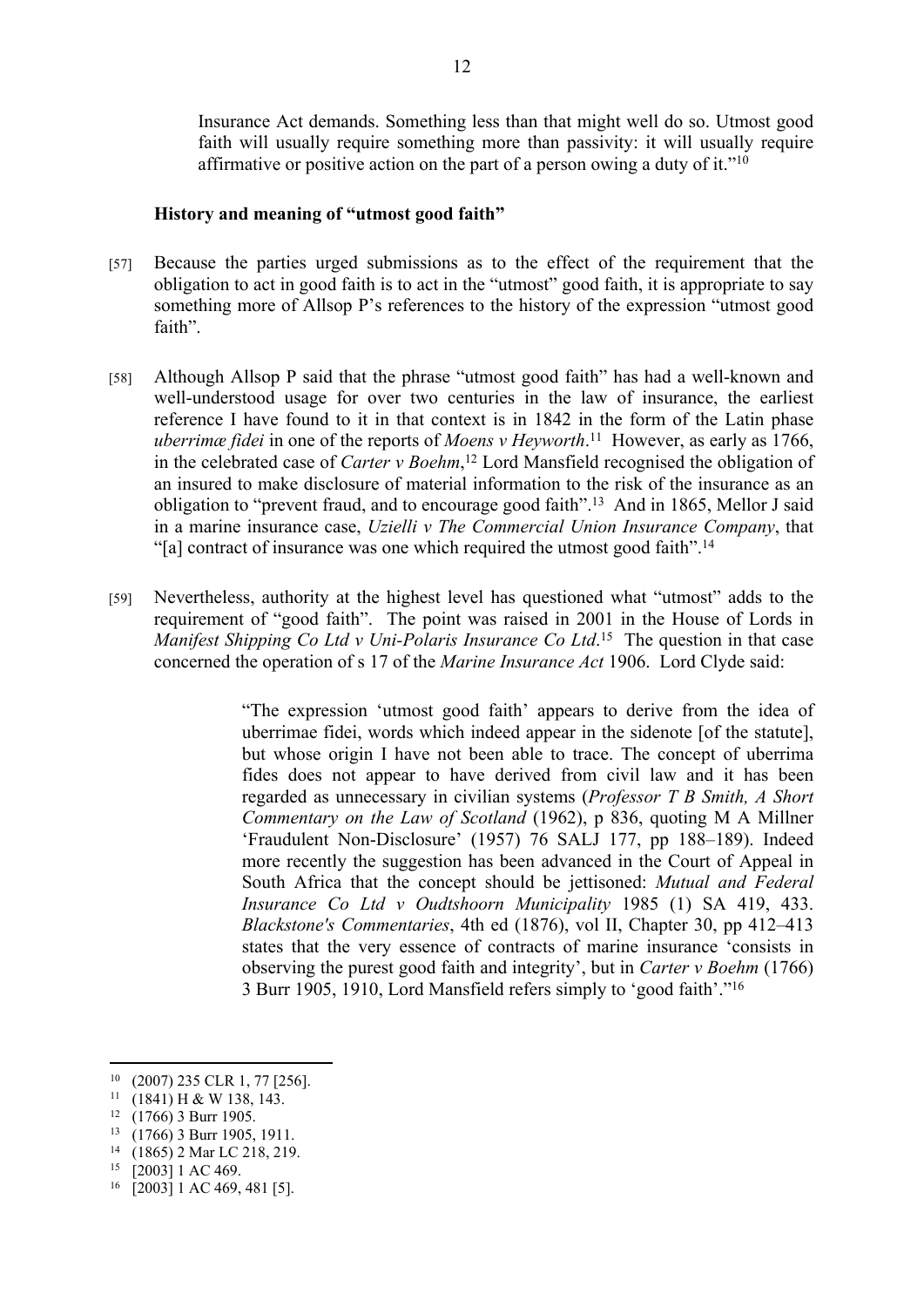[60] Lord Hobhouse offered an explanation for the use of "utmost" in "utmost good faith", as opposed to "good faith" simpliciter:

> "It was probably the need to distinguish those transactions to which Lord Mansfield's principle still applied which led to the coining of the phrases 'utmost' good faith and 'uberrimae fidei', phrases not used by Lord Mansfield and which only seem to have become current in the 19th century. Storey used the expression 'greatest good faith'; *Wharton's Law Lexicon* 14th ed (1938), p 1020 'the most abundant good faith'; a Scottish law dictionary (*Trayner, Latin Maxims and Phrases*, 2nd ed (1876), p 590) used 'the most full and copious' good faith; some English judges referred to 'perfect' good faith (Willes J in *Britton v Royal Insurance Co* (1866) 4 F & F 905) and Lord Cockburn CJ to 'full and perfect faith' (*Bates v Hewitt*, LR 2 QB 595, 606). But 'utmost' became the most commonly used epithet and its place was assured by its use in the 1906 Act. The connotation appears to be the most extensive, rather than the greatest, good faith."<sup>17</sup>

[61] Another point made in *Manifest Shipping Co* is that the disclosure requirement under the statutory (or I would suggest common law) obligation in the marine insurance context differs as between the pre-contractual period and the period of contractual performance. As Lord Hobhouse summarised the case law:

> "These authorities show that there is a clear distinction to be made between the pre-contract duty of disclosure and any duty of disclosure which may exist after the contract has been made. It is not right to reason, as the defendants submitted that your Lordships should, from the existence of an extensive duty pre-contract positively to disclose all material facts to the conclusion that post-contract there is a similarly extensive obligation to disclose all facts which the insurer has an interest in knowing and which might affect his conduct. The courts have consistently set their face against allowing the assured's duty of good faith to be used by the insurer as an instrument for enabling the insurer himself to act in bad faith."<sup>18</sup>

- [62] More generally, the content of the duty of disclosure under the duty of utmost good faith in the insurance context was usefully surveyed by Kelly Godfrey in "The Duty of Utmost Good Faith – The Great Unknown of Modern Insurance Law".<sup>19</sup>
- [63] It is unnecessary to expand further on that point in these reasons, beyond observing that the purpose of the pre-contractual disclosure obligation of utmost good faith by an insured to an insurer is to inform the insurer's decisions as to whether and the terms on which to take the risk of entering into the contract of insurance and as to the contractual price by way of premium to insure that risk.
- [64] Another relevant context where, historically, reference was made to "utmost good faith" is in the law of partnership. In successive editions of *Lindley on Partnership*, it has

<sup>17</sup> [2003] 1 AC 469, 492 [44].

<sup>18</sup> [2003] 1 AC 469, 496-7 [57].

<sup>19</sup> (2002) 14 *Insurance Law Journal* 56.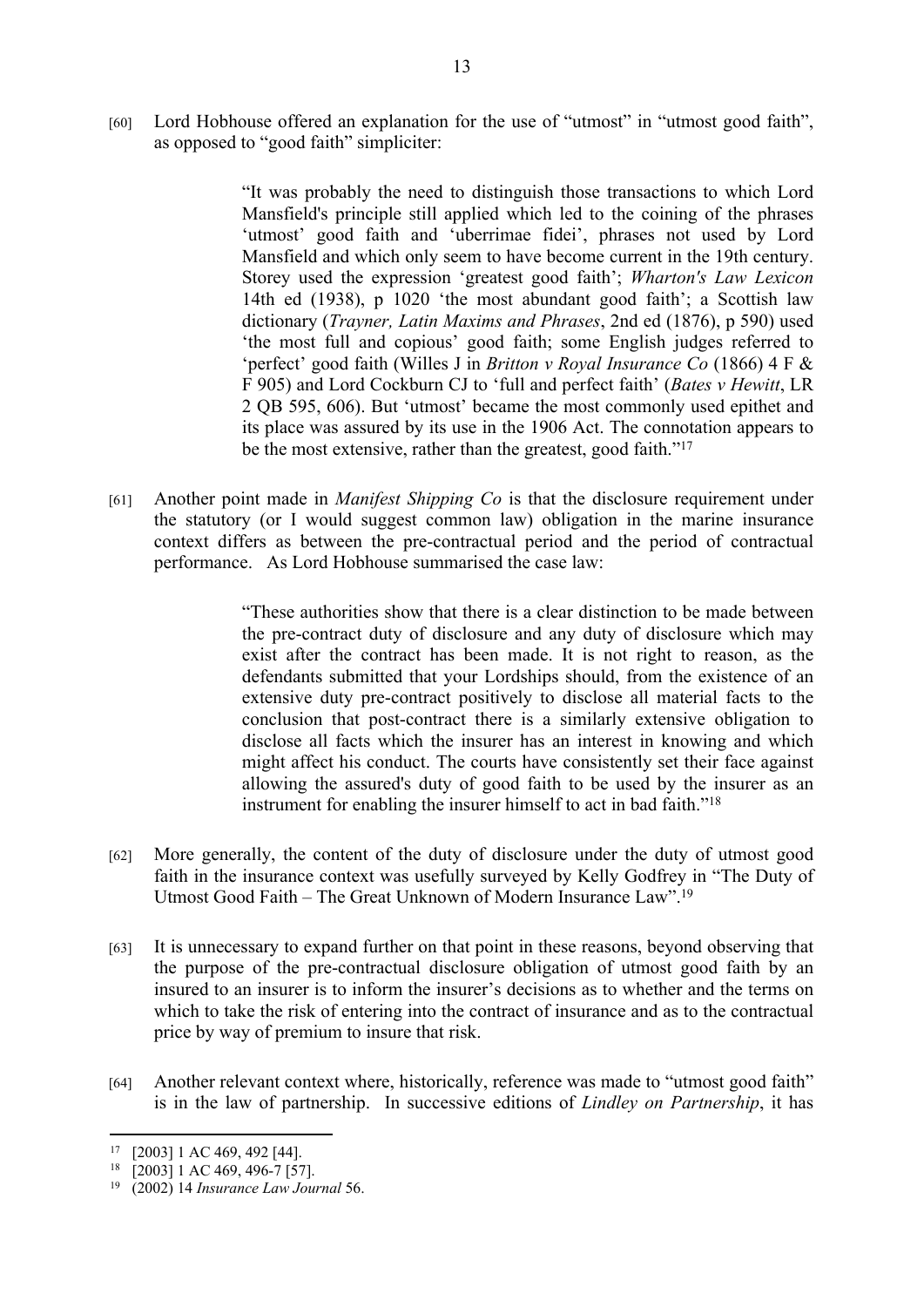been said by the authors that "the utmost good faith is due from every member of a partnership towards every other member".<sup>20</sup> That statement is repeated in the current edition.<sup>21</sup> Surprisingly, the case footnoted for the proposition in all editions, *Blisset v*  Daniel,<sup>22</sup> does not use the expression "utmost good faith", as opposed to "good faith", simpliciter, at all.

[65] The first reference I have found in the partnership cases to an obligation of "utmost good faith" is in 1878 in *Dean v MacDowell*. <sup>23</sup> James LJ said:

> "It is quite clear that in partnership matters there must be the utmost good faith, and that there is to that extent a fiduciary relation between the parties."

- [66] That statement was made in the context of a case where a partner in breach of the partnership articles failed to devote his full time to the business and started up another business.
- [67] A number of cases stand for the proposition that in dealings between partners a partner's obligation of good faith or utmost good faith will require full disclosure of information, particularly where a dealing in the partnership interests or partnership property is involved.<sup>24</sup> But other misconduct by a partner may require disclosure, such as professional misconduct or matters that may go to partnership reputation.<sup>25</sup>

# **Content of a contractual promise of "utmost good faith"**

- [68] These reasons do not need to canvass the unresolved questions as to when a contractual obligation of good faith, either as a matter of contractual construction, or as a matter of an implied term, exists.
- [69] It is more difficult to avoid discussion in the cases and in the academy as to the content of an obligation of "utmost good faith" or "good faith". In a now famous article, first given as an address in 1993<sup>26</sup> but updated in 2000,<sup>27</sup> Sir Anthony Mason said this in referring to relevant provisions of the *United States Uniform Commercial Code* and the *Restatement of Contracts, Second*:

<sup>&</sup>lt;sup>20</sup> The passage appears in the 1<sup>st</sup> edition (1860) at 492; from the 6<sup>th</sup> edition (1893) at 314 it is quoted in the report of *Law v Law* [1905] 1 Ch 140, 148; and in the 13<sup>th</sup> edition (1971) it appears at 335.

<sup>&</sup>lt;sup>21</sup> *Lindley & Banks on Partnership* (Sweet & Maxwell, 20<sup>th</sup> ed, 2017) 629.

<sup>22</sup> (1853) 10 Hare 493.

<sup>&</sup>lt;sup>23</sup> (1877) 8 Ch D 345, 350.

<sup>24</sup> *Law v Law* [1905] 1 Ch 140; *Sim v Howat* [2012] CSOH 171.

<sup>25</sup> *Conlon & Anor v Sims* (2008) 1 WLR 484, 518-515 [127]; *Oliver Hume South East Queensland Pty Ltd* v *Investa Residential Group Pty Ltd* (2017) 122 ACSR 183; *Lauvan Pty Ltd v Bega* [2018] NSWSC 154, [439]-[444].

<sup>&</sup>lt;sup>26</sup> A F Mason, 'Contract, Good Faith and Equitable Standards in Fair Dealing', speech delivered at The Cambridge Lectures of the Canadian Institute of Advanced Legal Studies at the University of Cambridge on 8 July 1993.

<sup>27</sup> A F Mason, 'Contract, Good Faith and Equitable Standards in Fair Dealing' (2000) 116 *Law Quarterly Review* 66, 69.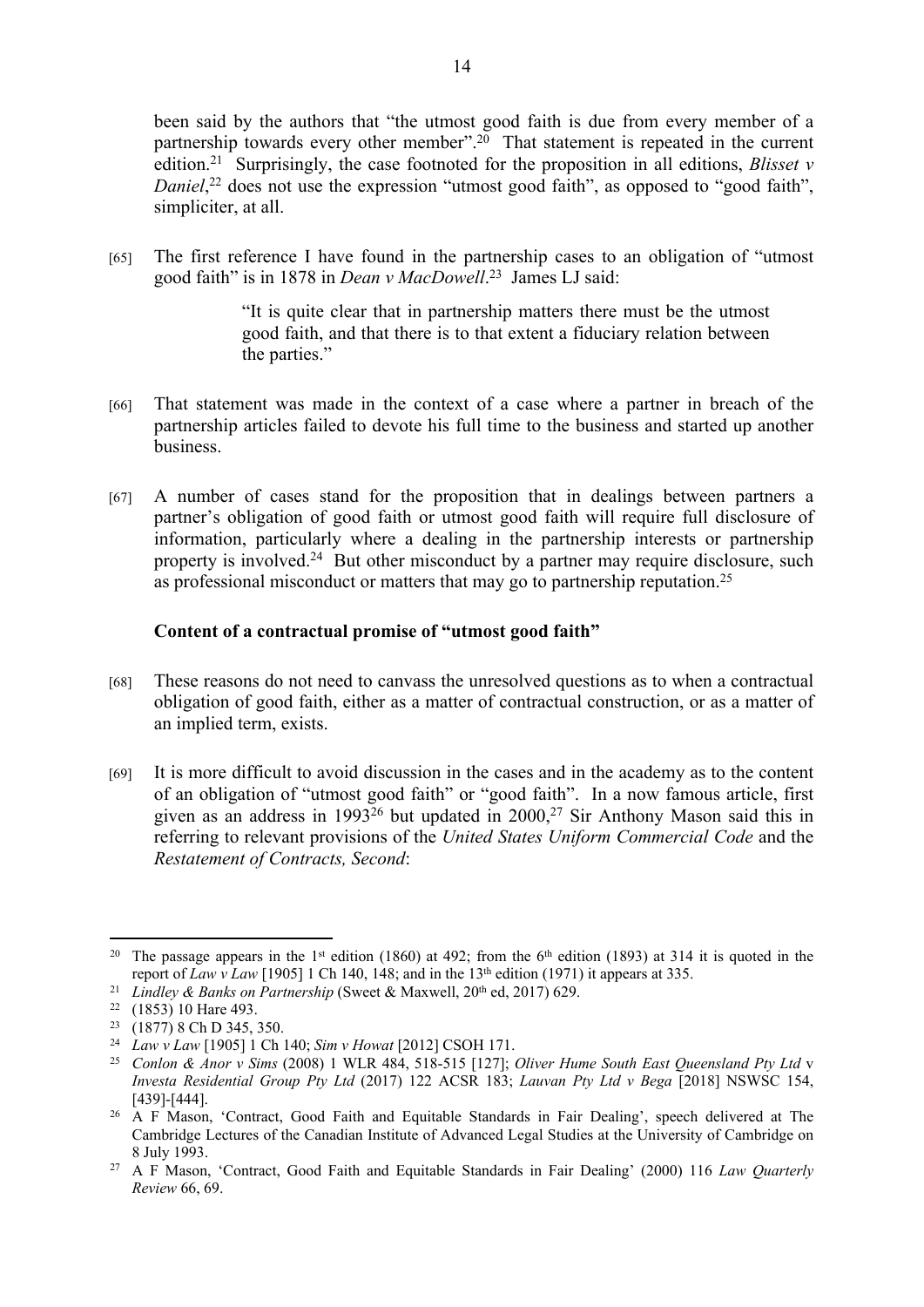"It is by no means clear what 'good faith' in the context of these provisions means. But it is probable that the concept embraces no less than three related notions: (1) an obligation on the parties to co-operate in achieving the contractual objects (loyalty to the promise itself); (2) compliance with honest standards of conduct; and (3) compliance with standards of conduct which are reasonable having regard to the interests of the parties."

[70] The first notion is reflected in a well-known principle of Australian common law commonly associated with *Secured Income Real Estate (Australia) Ltd v St Martin's Investments Pty Ltd*, <sup>28</sup> where Mason J said:

> "But it is common ground that the contract imposed an implied obligation on each party to do all that was reasonably necessary to secure performance of the contract. As Lord Blackburn said in *Mackay v Dick* (1881) 6 App Cas 251 at 263:

'as a general rule … where in a written contract it appears that both parties have agreed that something shall be done, which cannot effectually be done unless both concur in doing it, the construction of the contract is that each agrees to do all that is necessary to be done on his part for the carrying out of that thing, though there may be no express words to that effect.'

It is not to be thought that this rule of construction is confined to the imposition of an obligation on one contracting party to co-operate in doing all that is necessary to be done for the performance by the other party of his obligations under the contract. As Griffith CJ said in *Butt v M'Donald* (1896) 7 QLJ 68 at 70–1:

'It is a general rule applicable to every contract that each party agrees, by implication, to do all such things as are necessary on his part to enable the other party to have the benefit of the contract.'"

- [71] There is also little controversy about the second notion. However, the third notion, and its content, is the subject of extensive debate, both here<sup>29</sup> and in the United States.<sup>30</sup>
- [72] In the Australian context, some learned writers and a few of the cases have expanded on the content of an obligation of good faith. In particular, Dr Elisabeth Peden has widely published on the subject in a helpful way.<sup>31</sup> Overseas developments proceed, as

<sup>28</sup> (1979) 144 CLR 596, 607.

<sup>29</sup> For example, E Peden, *Good Faith in the Performance of Contracts* (LexisNexis Butterworths, 2003) 162- 164 [7.5] and J Carter and E Peden, "Good Faith in Australian Contract Law", (2003) 19 *Journal of Contract Law* 155, 167-171.

<sup>&</sup>lt;sup>30</sup> For example, a range of views among members of the United States academy is summarised in H Lücke, "Good Faith in Contractual Performance" in PD Finn (ed), *Essays of Contract* (Law Book Co, 1987) Ch 5, 160-165.

<sup>31</sup> E Peden, *Good Faith in the Performance of Contracts*, LexisNexis Butterworths, Australia, 2003, Ch 7; E Peden, "The Meaning of Contractual 'Good Faith'", (2002) 22 *Australian Bar Review* 235; JW Carter and E Peden, "Good Faith in Australian Contract Law", (2003) 19 *Journal of Corporate Law* 155; E Peden, "When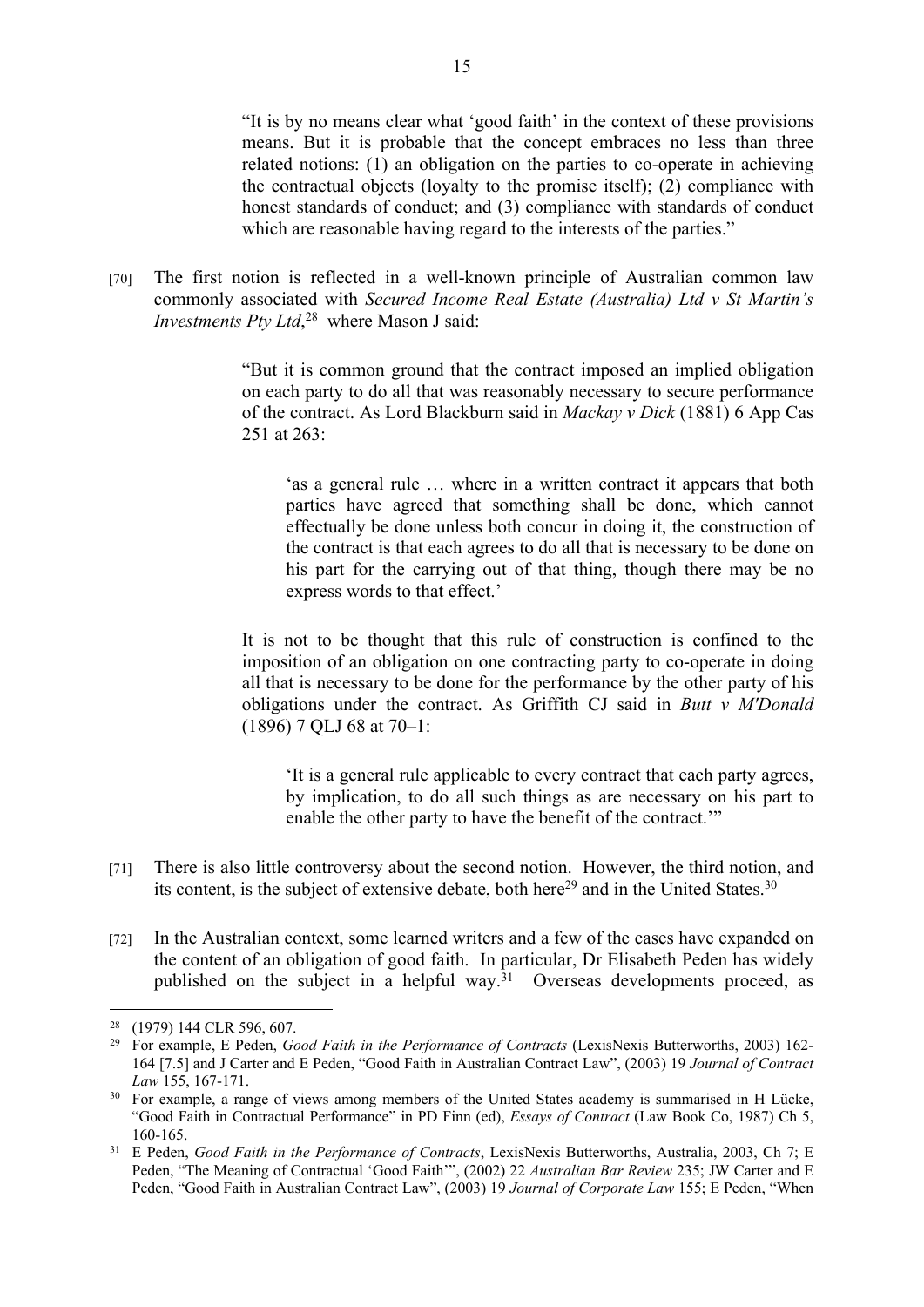illustrated by the 2014 landmark decision of the Supreme Court of Canada in *Bhasin v Hyrnew*,<sup>32</sup> discussed in John McCamus's 2015 article, "The New General 'Principle' of Good Faith Performance and the New 'Rule' of Honesty in Performance in Canadian Law". $33$ 

[73] Notably, the High Court has not entered upon this field of discourse in recent years. However, the role of reasonableness in the resolution of a question of contractual good faith recently drew the attention of the Full Court of the Federal Court of Australia in *Virk Pty Ltd (in liq) v YUM! Restaurants Australia Pty Ltd*, <sup>34</sup> where the court said:

> "As Allsop P said in *Macquarie International Health Clinic* at [15], in the context of an express obligation of good faith, an objective element of reasonableness in fair dealing is appropriate, 'taking its place with honesty and fidelity to the bargain in the furtherance of the contractual objects and purposes of the parties, objectively ascertained'.

> His Honour, too, in *Paciocco* at [290] said that it is clear that a normative standard is introduced by good faith but that the legal norm should not be confused with the 'factual question' of its satisfaction and, moreover, that '[t]he contractual and factual context (including the nature of the contract or contextual relationship) is vital to understand what, in any case, is required to be done or not done to satisfy the normative standard'.

> Thus, particular kinds of unreasonable conduct may be found to exist, upon the evidence, as offending acceptable norms. However, this is not the objective assessment of reasonableness for which the appellant contends, namely involving consideration of whether due care and skill has been brought to bear in the exercise of the discretionary power to fix minimum prices and/or the objective reasonableness of the outcome of that exercise. Such an approach forms no part of an obligation or power, express or implied, of good faith and reasonableness in contract law. To the extent that the appellant pleads this formulation of an 'objective' approach to reasonableness, it is incorrect."

## **Dealings under the Co-Owners Deed**

[74] The difficulty in the present case is introduced by the generality of the words in cl 16.9(a) requiring the parties to act in the utmost good faith in their respective dealings with each other. However, that part of the contractual text appears in its context. First, it follows reference to "the performance of [the parties'] respective duties and the exercise of their respective powers under [the] deed". Second, the contractual relationship of the parties under the Co-Owners Deed is as joint owners of an incomeearning commercial property carrying on a commercial leasing business of that property

Common Law Trumps Equity: The Rise of Good Faith and Reasonableness and the Demise of Unconscionability", (2005) 21 *Journal of Corporate Law* 226.

<sup>32</sup> [2014] 3 SCR 494

<sup>33</sup> (2015) 32 *Journal of Corporate Law* 103.

<sup>34</sup> [2017] FCAFC 190, [184]-[186].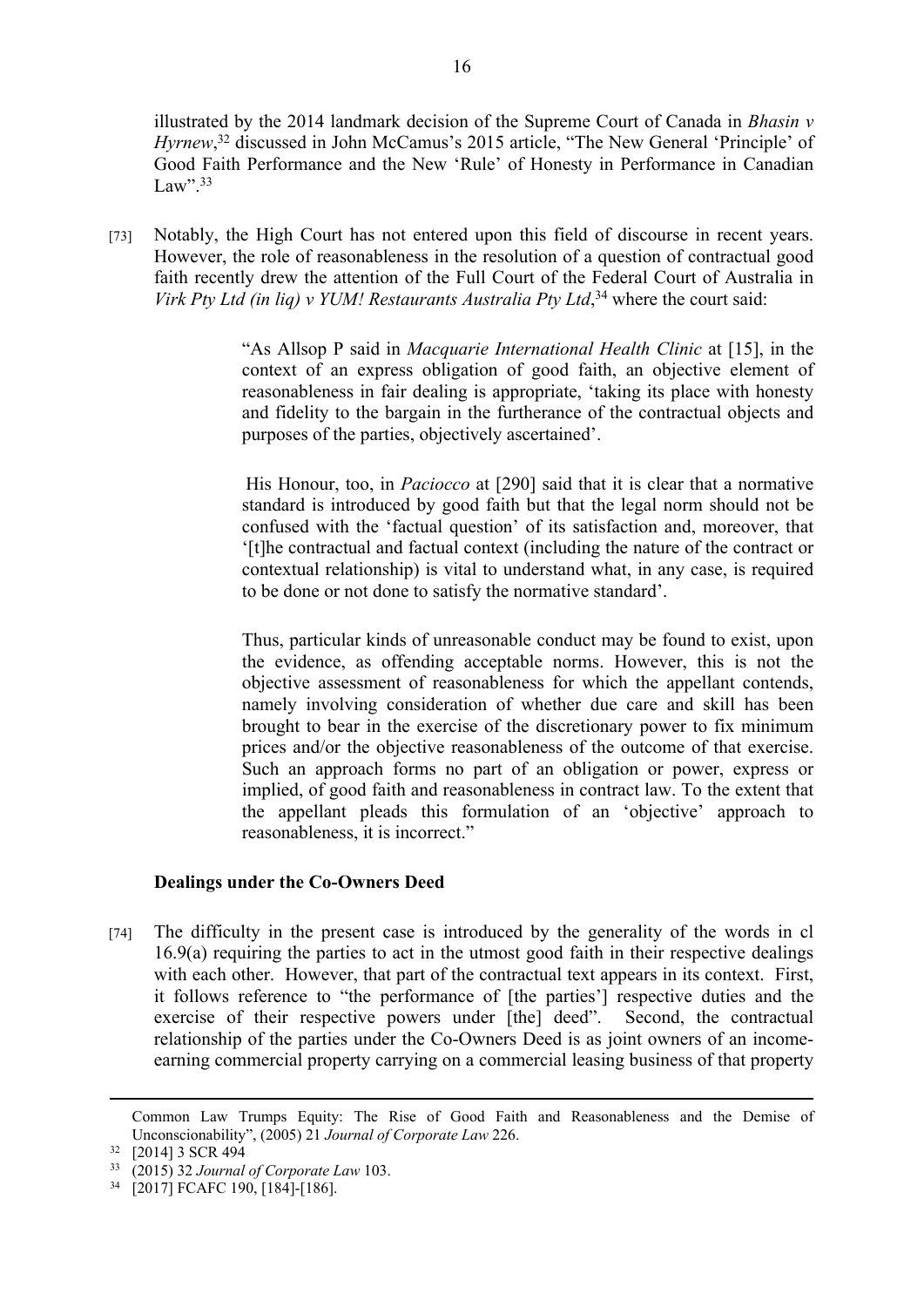for profit. Third, the deed expressly provides for the mechanisms by which the property will be managed and how decisions that would otherwise require the concurrence of the parties are to be made.

- [75] As a matter of construction, the obvious point that emerges from a consideration of the whole of the terms of the deed is that the obligation to act in utmost good faith is concerned with the relationship between the parties under the deed and their respective dealings with each other under the deed. It is not concerned with other matters.
- [76] The respondent relies on the reasons of Hodgson JA in *Macquarie International Health*  as leading to a wider construction, as follows:

"Turning to the construction of the duty of utmost good faith in the HOA, it was submitted… that cl 15.4 of the HOA required utmost good faith only in the performance of duties and exercise of powers under the agreement, and in dealings between the parties; that the only relevant duties and powers were the requirements of cl 4.2(e) concerning the preparation of plans and specifications of the private hospital, the requirement of cl 5.2(a) concerning the location of the site, and the provisions of cl 6.3 concerning a joint working party (relating to ideas for the design and construction of the hospital and car park); and that accordingly the obligation of utmost good faith did not impose any requirements on Area Health concerning the development and location of facilities of RPAH.

In my opinion, this would be far too narrow a construction of the duty of utmost good faith. The HOA was for a relationship which was to last 99 years, involving the expenditure of large sums of money by MHC and/or Macquarie on acquiring the leases and on construction of the car park and hospital, entered into at a time when there was not even certainty as to the sites to be leased. The HOA discloses the intention of both parties that the flow of persons between the hospitals be optimised (cl  $4.2(e)$ (iii)), that there should be created a campus concept encouraging the movement of people between the private hospital and RPAH (cl  $5.2(a)(ii)$ ), and that ideas of all parties should contribute (cl 6.3(b)). Although these objectives are in the express terms of the HOA explicitly tied only to the siting, design and construction of the private hospital and car park, in my opinion they do inform the content of the obligation of utmost good faith, which is not confined to the performance of duties and the exercise of powers under the agreement, but extends to the dealings of the parties with each other. This view is confirmed by the pre-contractual dealings, and by the consideration that, other things being equal, the less the physical separation between the private hospital and RPAH (in terms both of distance and of impediments), the better these objectives could be realised to the advantage of both hospitals and in particular of the private hospital."<sup>35</sup>

<sup>35</sup> [2010] NSWCA 268, [143]-[144].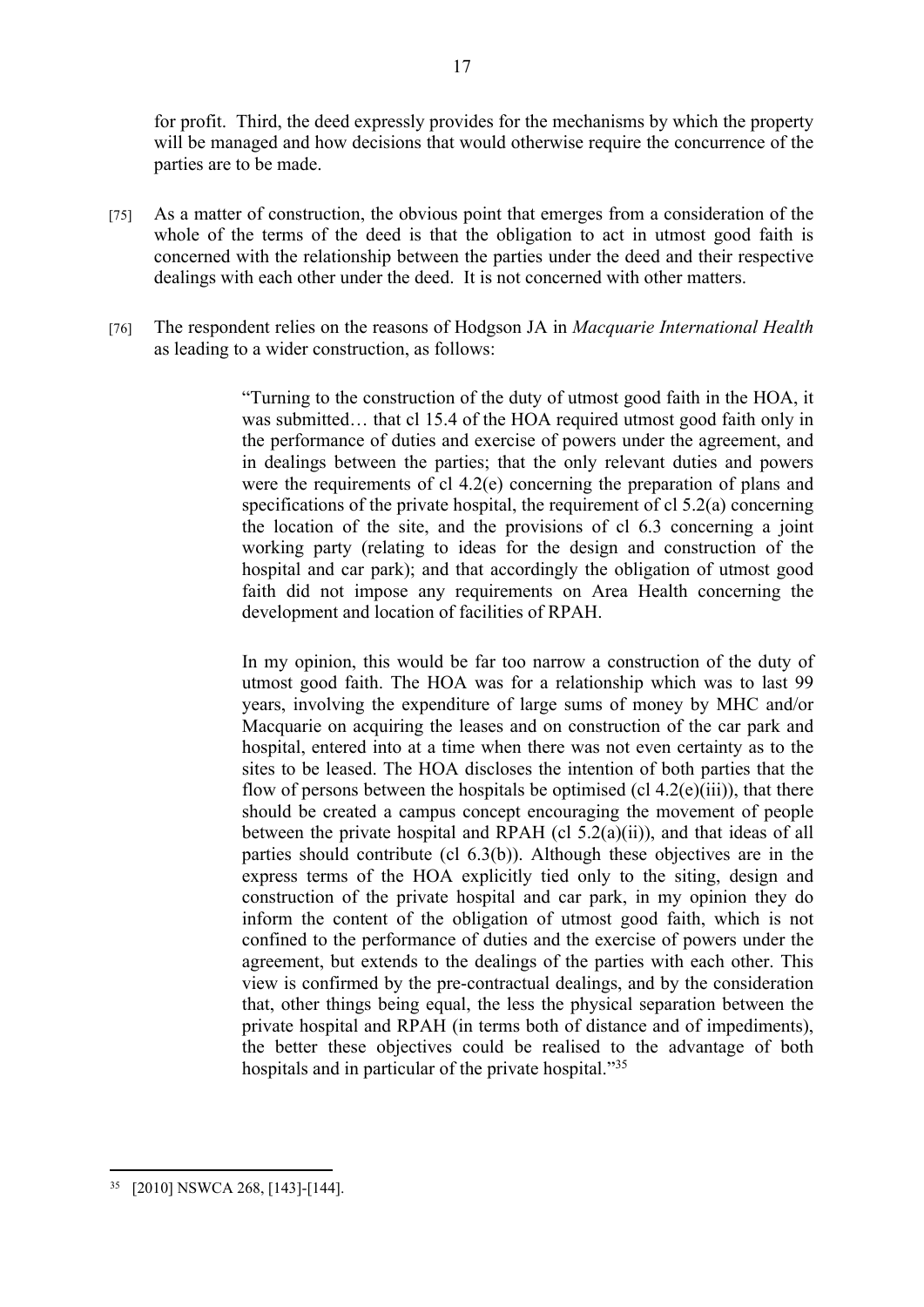- [77] In my view, that analysis should be viewed as directed to the facts of that case. It should not be divorced from those facts to create a penumbral duty in law that would operate outside the scope of the contractual business between the parties.
- [78] The analogous contexts of partnership and joint venture cases provide some assistance in carrying out the relevant analysis, in my view, because of the structural similarity of the interests of the co-owners under the Co-Owners Deed with those relationships.
- [79] Partnership law cases deal with the scope of the fiduciary obligations owed by the partners in numerous cases of alleged conflicts between the partner's fiduciary duties and personal interests. So, a partner may not start a business in competition with the partnership business to which the partner is obliged to devote their energies. But there is no prohibition against the purchase of property and starting a new business outside the scope of the partnership business.
- [80] Three cases illustrate these points. First, in *Cassels v Stewart*<sup>36</sup> Lord Selborne summarised the views of the House of Lords for rejecting the argument that the special position of partner imposed a fiduciary obligation in relation to the acquisition by one partner of the share of another partner, to the exclusion of the rest, because:

"…this subject-matter here is in no sense a property or interest of the partnership. The share of an individual partner is his own property not the property of the firm".

[81] Second, in *Trimble v Goldberg*<sup>37</sup> the Privy Council rejected the argument that two of three partners in a land speculation and development partnership that held shares in a limited company that was carrying on the development were precluded from purchasing other land for speculation and development from the same vendor to the exclusion of the third partner. Lord MacNaghten said:

> "It seems to their Lordships that the… purchase was not within the scope of the partnership. The subject of the purchase was not part of the business of the partnership, or an undertaking in rivalry with the partnership, or indeed connected with it in any proper sense. Nor was the information on which it seems [the defendant] acted acquired by reason of his position as a partner, or even by reason of his connection with [the company]."<sup>38</sup>

[82] Third, on the other side of the line between what is within the scope of the partnership business and relationship and what is not, lies *Chan v Zacharia*<sup>39</sup> where the High Court held that a partner was precluded from obtaining for himself a renewal of a lease that was partnership property upon dissolution of the partnership. Deane J quoted a passage from the reasons of Dixon J in *Birtchnell v Equity Trustees, Executors and Agency Co Ltd*, as follows:

<sup>36</sup> (1881) 6 App Cas 64, 73-4.

<sup>37</sup> [1906] AC 494.

<sup>38</sup> [1906] AC 494, 499.

<sup>39</sup> (1984) 154 CLR 178.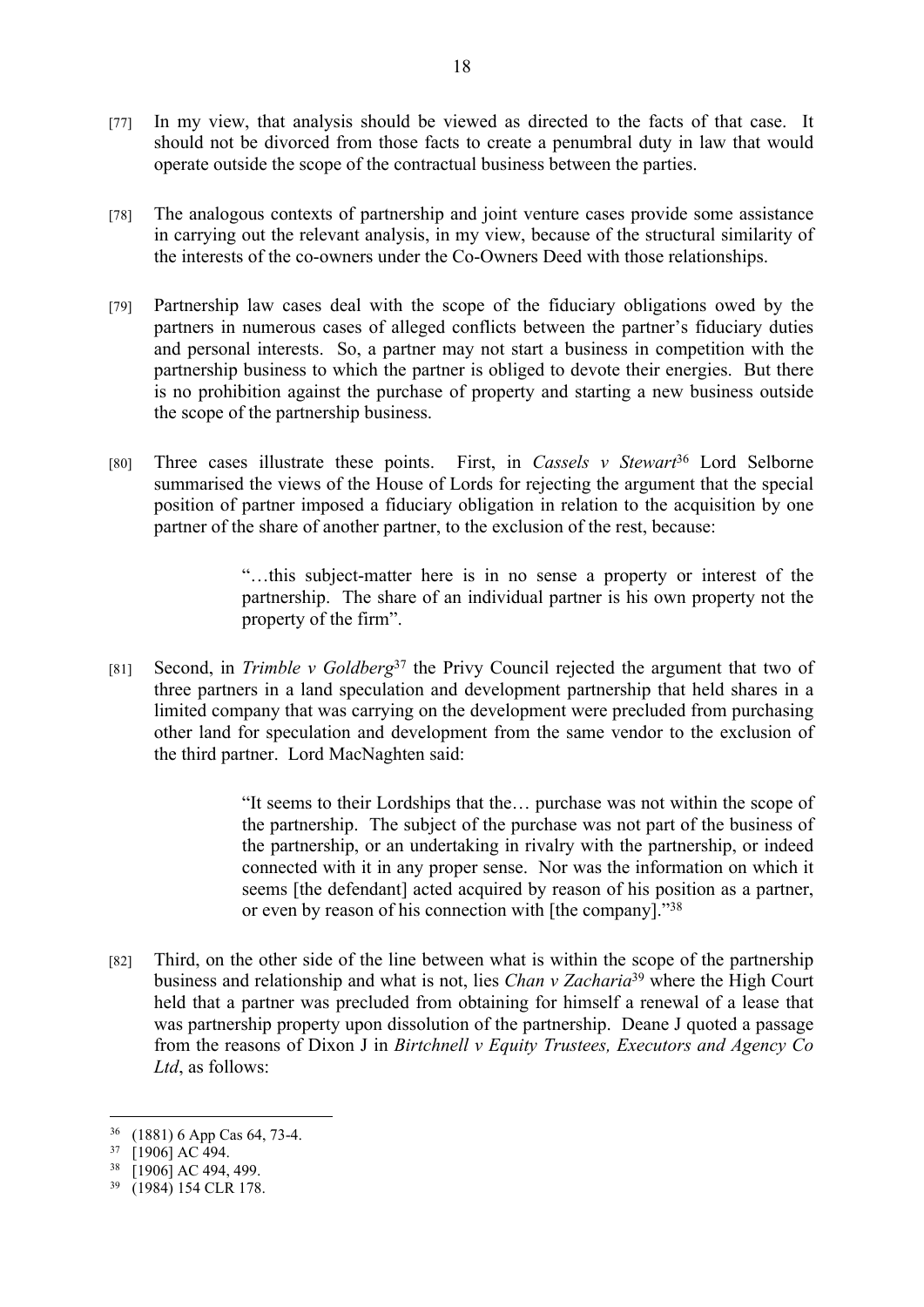"The subject-matter over which the fiduciary obligations extend is determined by the character of the venture or undertaking for which the partnership exists, and this is to be ascertained, not merely from the express agreement of the parties, whether embodied in written instrument or not, but also from the course of dealing actually pursued by the firm."<sup>40</sup>

[83] It is no surprise that the same approach applies in the context of joint venture agreements where the parties are not partners, notwithstanding that the relationship of co-venturers under a joint venture agreement will often be of a fiduciary character in some respects.<sup>41</sup>

## **Employment of Mr Kennedy**

- [84] The respondent contends that the employment of Mr Kennedy by the applicant was a breach of cl 16.9(a) because the applicant "enticed" or "poached" him to leave his employment as manager "secretly", meaning without disclosing its intention to do so to the applicant.
- [85] It is useful to briefly analyse the legal background to the allegation of enticement or poaching.
- [86] First, Mr Kennedy was an employee of the respondent's related company, Shield. Other than by contract, an employer has no right at common law to prevent an employee from resigning his or her position to take up employment elsewhere. As an employee, Mr Kennedy was not obliged to disclose to Shield or the respondent that he was considering or intended to take an opportunity for employment elsewhere.
- [87] It is not alleged that Mr Kennedy acted in breach of his contract in resigning his employment by Shield to take up employment with the applicant or a related company of the applicant.
- [88] Second, the legal protection afforded by the common law to an employer against another employer enticing an employee to leave their existing employment to go to work for the other employer is usually that associated with the 1853 decision of *Lumley v* Gye,<sup>42</sup> being the tort of the new employer of inducing breach of contract by the employee in leaving the original employment. It is not alleged that the applicant induced Mr Kennedy to breach his contract of employment either with Shield or the respondent.
- [89] What was it, then, that the respondent alleged constituted the breach of cl  $16.9(a)$ ? At the highest level of generality, the contention might be that cl 16.9(a) prohibits either of the parties from employing an employee of the other party without prior disclosure. So

<sup>40</sup> (1984) 154 CLR 178, 196, quoting *Birtchnell v Equity Trustees, Executors and Agency Co Ltd* (1929) 42 CLR 384, 407-408.

<sup>&</sup>lt;sup>41</sup> *New Zealand Netherlands Society "Oranje" Incorporated v Kuys* [1973] 1 WLR 1126, 1130; GMD Bean, *Fiduciary Obligations and Joint Ventures: The Collaborative Fiduciary Relationship* (Clarendon Press, 1995), 250-255; WD Duncan, *Joint Ventures Law in Australia* (The Federation Press, 2nd ed, 2005), 64-68.

<sup>42</sup> (1853) 2 E & B 216.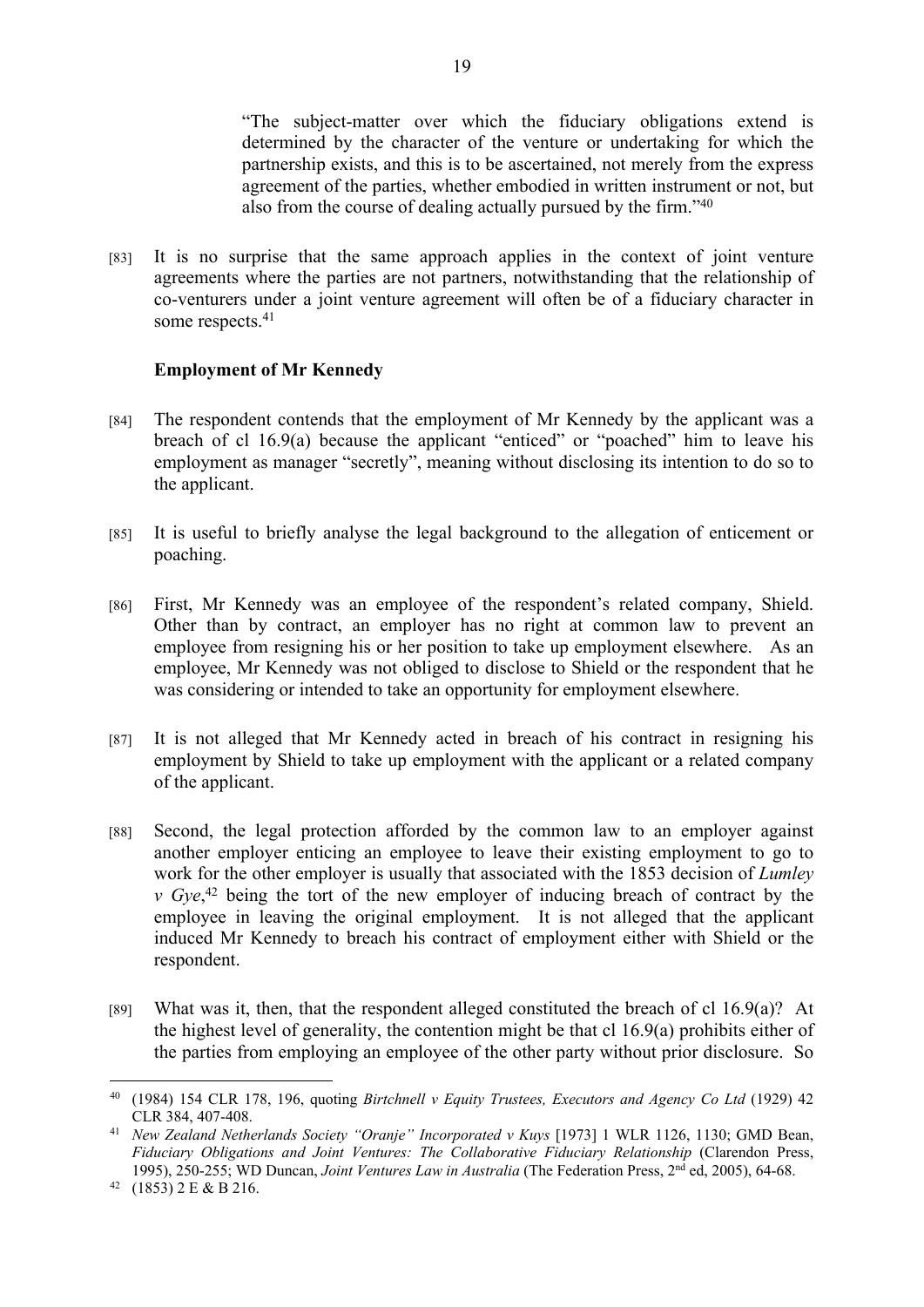stated, in my view, the obligation would be too broad, because it is not concerned with the relationship between the parties under the deed and the dealings that occur under the deed.

- [90] The respondents pleaded case of breach of cl 16.9(a) is narrower. In effect, it is that:
	- (a) Mr Kennedy was an employee of Shield;
	- (b) Shield is part of the respondent's "Co-Owner's Group" within the meaning of the Co-Owners Deed;
	- (c) Mr Kennedy attended weekly or fortnightly meetings concerning management of The Rocket;
	- (d) the applicant enticed Mr Kennedy to leave Shield's employ;
	- (e) that was in the course of the co-owners' respective dealings with each other within the meaning of cl  $16.9(a)$ ;
	- (f) Mr Fahey knew that Mr Kennedy "held an important role… in relation to aspects of Sentinel's business including the Property"; and
	- (g) the applicant did not disclose to the respondent its intention to entice Mr Kennedy to leave the employ of the respondent's Co-Owner's Group.
- [91] There is no dispute that Mr Kennedy was an employee of Shield.
- [92] Shield was a member of the "Co-Owner's Group" under the Co-Owners Deed if, relevantly, it was a related corporation of the respondent. Although that may not be established by the evidence, I will assume that it is.
- [93] Although the applicant disputes that it enticed or secretly enticed Mr Kennedy to leave his employ with Shield, in my view, that is what it did. There was some sensitivity shown by Mr Fahey in giving evidence about his approach to Mr Kennedy. First, he suggested (although not by the time he gave oral evidence) that the applicant had made public or made known that it was looking to employ a head of property. I do not accept that it did so. Second, he suggested that he was only making enquiry of Mr Kennedy through Ms Moore to find out what was Mr Kennedy's remuneration (at Shield) to ascertain information about remuneration for such a position. I do not accept that was the substance of what he asked Ms Moore to do. Third, he suggested that it was Mr Kennedy who approached him about possible employment. But that was inconsistent with Ms Moore asking Mr Kennedy whether Mr Kennedy would be interested in the position. In my view, these unjustified suggestions by Mr Fahey betray that his real aim was to employ Mr Kennedy.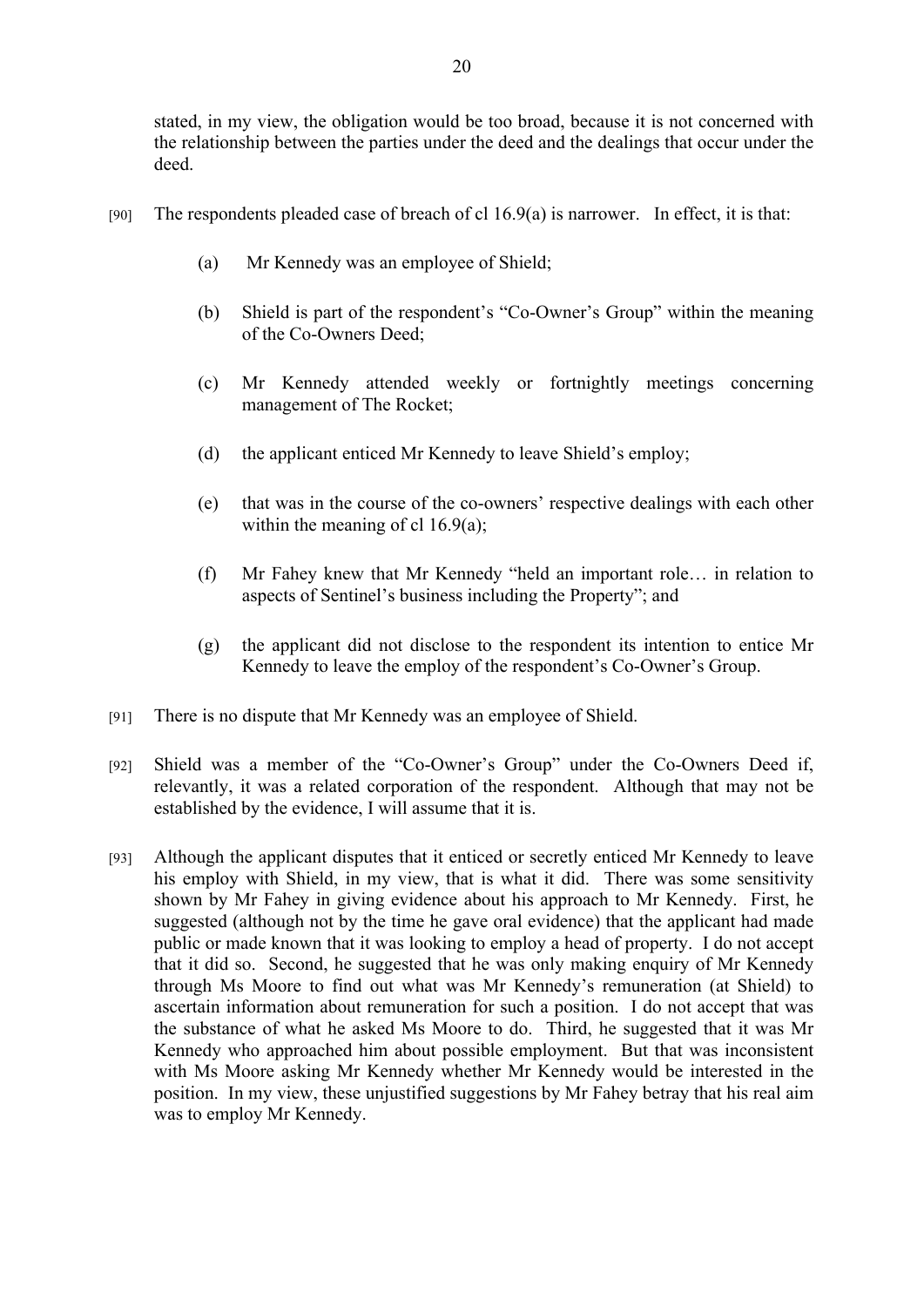- [94] There is no dispute that Mr Fahey acted secretly in the sense that the discussions between him and Mr Kennedy were confidential and not disclosed to anyone else, on the evidence, until after Mr Kennedy had received Mr Fahey's formal offer.
- [95] In my view, in so dealing with Mr Kennedy, the applicant was not acting in or in a way that had any regard to the interests of the respondent, in the sense that Mr Fahey's conduct was engaged in purely in the interests of the applicant, and without any concern for whether the respondent would be inconvenienced or damaged by the applicant enticing Mr Kennedy away.
- [96] In my view, the evidence also supports the finding that Mr Kennedy held an important role in relation to the management of The Rocket for the appointed manager, SPM and for the respondent as co-owner.
- [97] For example, in June 2016, at the time of Mr Kennedy's appointment, Mr Tippett on behalf of the Robina Land Corporation group had communicated to Mr Fahey that a number of the tenants at The Rocket were dissatisfied with the management. It seems that Mr Kennedy's assignment to management of The Rocket was integral to changes being made that addressed that dissatisfaction.
- [98] As a second example, in late 2016, Mr Fahey was moved to congratulate Mr Kennedy for his role in securing the National Disability Insurance Agency as a new tenant for The Rocket and in dealings with an outgoing tenant, the Gold Coast City Council.
- [99] However, the critical question remains, namely, whether the applicant's offer of employment to Mr Kennedy occurred in the course of the co-owners respective dealings with each other within the meaning of cl 16.9(a).
- [100] In my view, it did not. The point sought to be made by the respondent against that conclusion was that Mr Kennedy "held an important role… in relation to aspects of Sentinel's business including the Property". In other words, the point is that to entice Mr Kennedy away might impair or interfere with the business of managing The Rocket to the co-owners mutual advantage. And so it might, although the respondent's case at trial was not that it had done so.
- [101] Nevertheless, in my view, enticing Mr Kennedy away was not done in the course of the co-owners dealings with each other. In this context, it is important to keep in mind that, by cl 16.10, the relationship of the parties under the Co-Owners Deed was expressly not that of partners. Their relationship was structured under that deed to serve the commercial purposes of each of them for a joint enterprise where their dealings entailed a joint business operated for them by an appointed manager. Otherwise, they were both operating autonomously as property investors and managers. Extension of the protean concept of "utmost good faith" into areas outside the course of their relationship under the Co-Owners Deed would potentially curtail the autonomy that each of them would otherwise enjoy.
- [102] Nothing, for example, expressly prohibited either the applicant or the respondent from acquiring another site and developing it in competition with the co-owners business in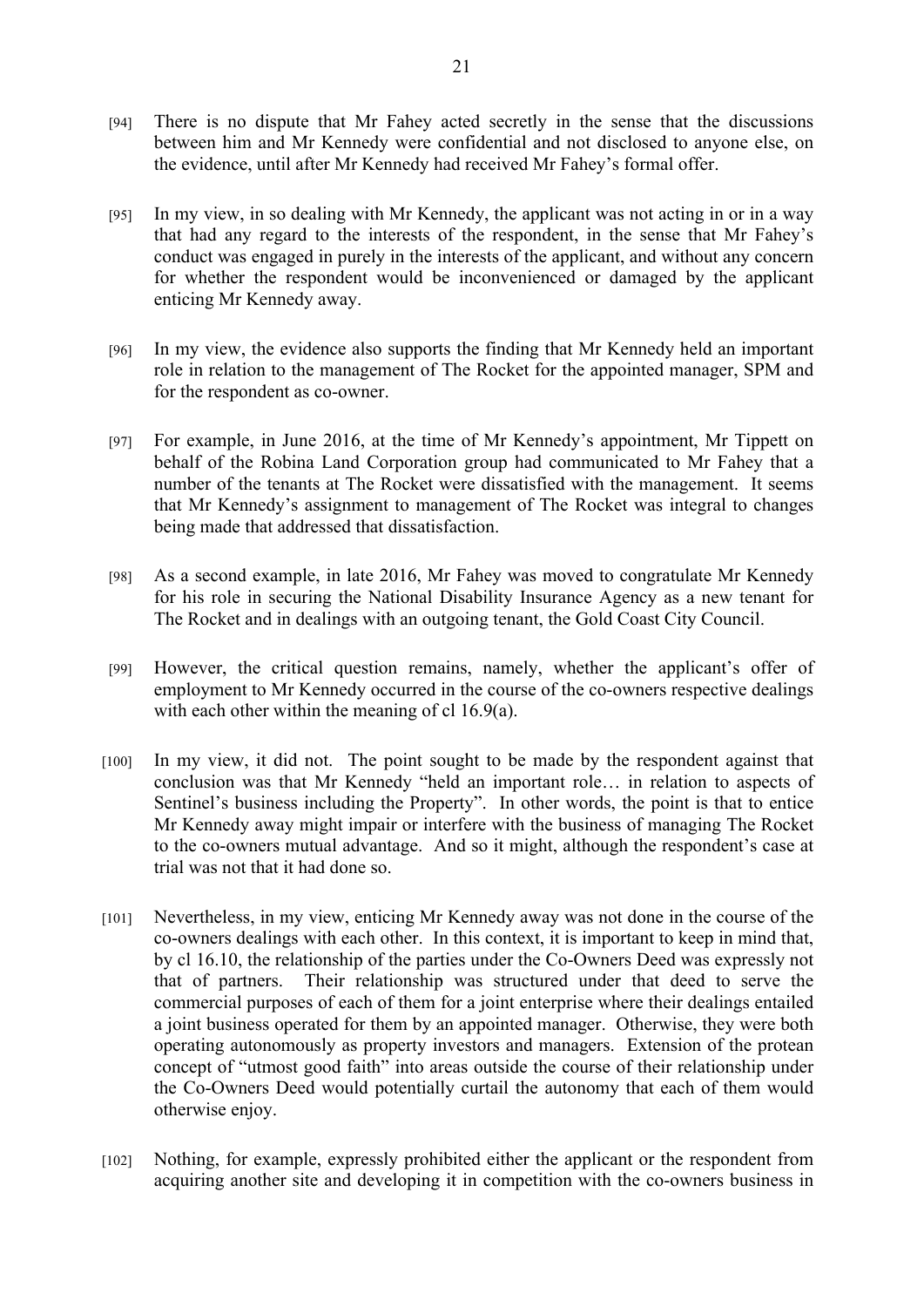relation to The Rocket under the Co-Owners Deed, thereby damaging their joint business including the respondent's interests as co-owner. But on the face of it, to do so would not be a dealing with each other between the applicant and the respondent under the Co-Owners Deed.

- [103] Similarly, in my view, the fact that enticing Mr Kennedy away from his employment might negatively affect the co-owners' business in relation to The Rocket under the Co-Owners Deed and the respondents' interest as co-owner did not transform that conduct into a dealing with each other under the Co-Owners Deed.
- [104] Accordingly, in my view, the applicant's enticing of Mr Kennedy away from his employment by Shield did not constitute a breach of cl 16.9(a) of the Co-Owners Deed.

## **Appointment of Mr Tippett as a director**

- [105] The respondent makes an array of allegations of matters that the applicant ought to have disclosed to the respondent relating to Mr Tippett's other interests or appointments or those of his wife. They are that:
	- (a) Mr Tippett was intended to be appointed as a director of the applicant and after his appointment was a director of the applicant;
	- (b) Mr Tippett was a director of RPA;
	- (c) RPA owned the Robina Professional Centre and The Base; and
	- (d) the identity of the shareholders in RPA and in Sunni.
- [106] However, the respondent did not advance any reasoning why that broad range of matters was required to be disclosed. The sting of the array of allegations is that Mr Tippett's other interests or appointments gave rise to a "conflict", because he is a director of and has a financial interest in companies in the Robina Land Corporation group and because companies in that group are competitive or potentially competitive with the applicant and respondent's business in respect of The Rocket.
- [107] There is a factual dispute about the extent of the alleged competition or potential competition and the extent of the applicant's knowledge of some of the alleged facts about Mr Tippett's interests and appointments. But the problem may be analysed in the first instance on the assumptions that there was competition or potential competition between the co-owners' business under the Co-Owners Deed and that of the Robina Land Corporation group.
- [108] The fact of such competition or potential competition did not preclude Mr Tippett from being a director of the applicant and a director of companies in the Robina Land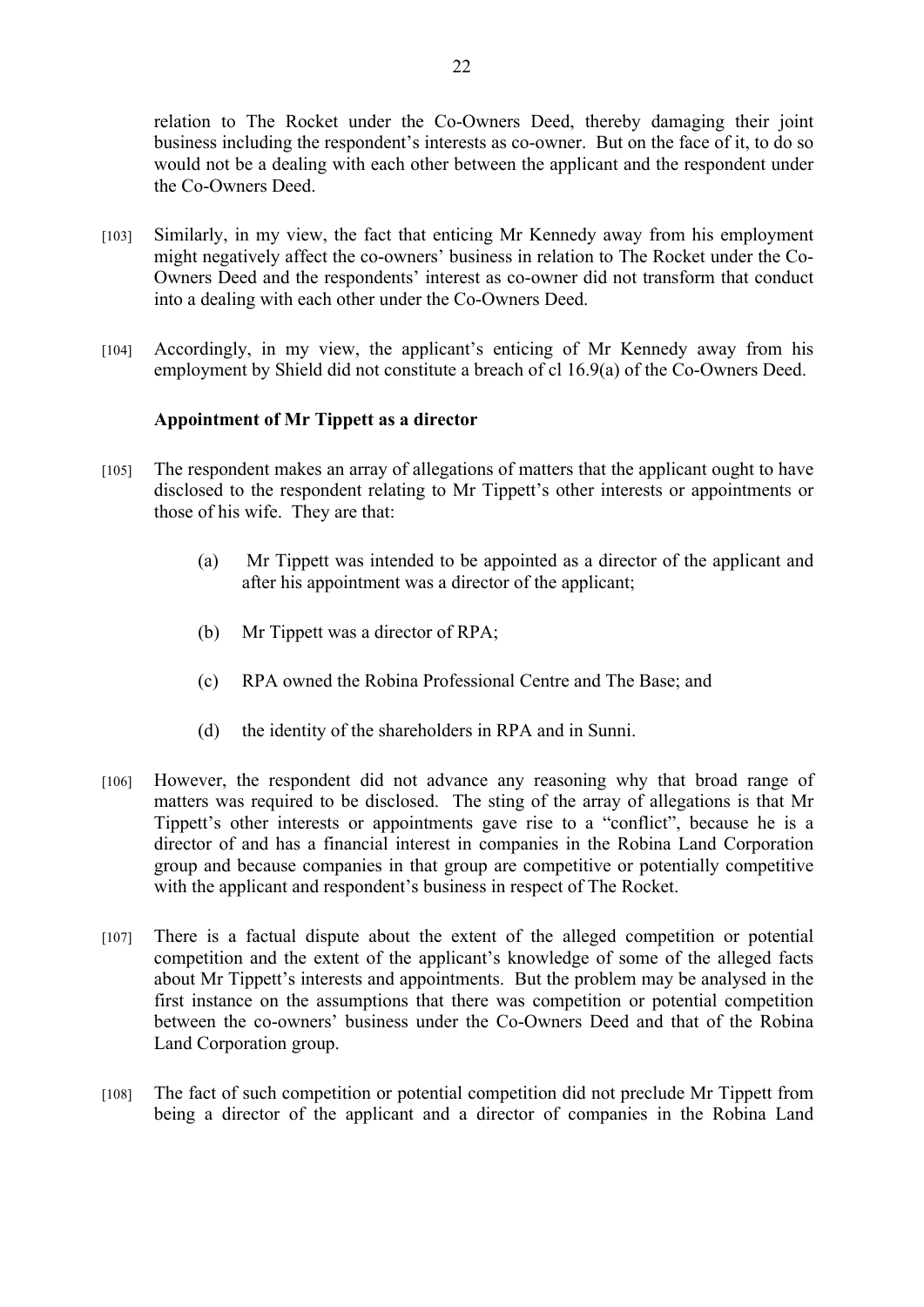Corporation group under the general law.<sup>43</sup> That is a different thing from the situation where a director engages in conduct intended to depreciate the value of and progress of the company's business in favour of some other undertaking.<sup>44</sup> As was said in *Blyth Chemicals Ltd v Bushnell*<sup>45</sup> by Dixon J, in an analogous context:

> "…the conduct of the employee must itself involve the incompatibility, conflict, or impediment, or be destructive of confidence. An actual repugnance between his acts and his relationship must be found. It is not enough that ground for uneasiness as to his future conduct arises."<sup>46</sup>

- [109] In the end, the alleged competition or potential competition in the present case came down to three allegations:
	- (a) a Robina Land Corporation group company, RPA, was the vendor of The Rocket to the parties;
	- (b) a Robina Land Corporation group company owns another, admittedly much smaller lower rise, commercial office building nearby, called the Robina Professional Centre;
	- (c) a Robina Land Corporation group company, RPA, owns the nearby site of a future development like The Rocket, called The Base.
- [110] As to (b), the respondent alleges further that SEE Civil is a prospective tenant who is looking at space in The Rocket and the Robina Professional Centre as alternatives.
- [111] Looking at the matter more broadly, it does not seem to me that the potential or risk that Mr Tippett as a director of the applicant might become aware of information about The Rocket that would be useful to the Robina Land Corporation group of companies was such as to require the applicant to disclose Mr Tippett's proposed appointment to the respondent before making that appointment, or be in breach of cl 16.9(a).
- [112] The purposes that the respondent submits would be served by such a disclosure were that the respondent would have the opportunity to:
	- (a) object and seek to persuade the applicant not to appoint Mr Tippett;
	- (b) seek to have the applicant put in place appropriate measures to identify and address any conflicts of interest; and

<sup>43</sup> *London and Mashonaland Exploration Co v New Mashonaland Exploration Co* [1891] WN 165; *Bell v Lever Bros Ltd* [1932] AC 161, 195.

<sup>44</sup> *Blyth Chemicals Ltd v Bushnell* (1933) 49 CLR 66, 81-82; *Aubanel and Alabaster Ltd v Aubanel* (1949) 66 RPC 343, 346-347; *Mordecai v Mordecai* (1988) 12 NSWLR 58, 64; *Links Golf Tasmania Pty Ltd v Sattler*  (2012) 292 ALR 382.

<sup>45</sup> (1933) 49 CLR 66.

<sup>46</sup> (1933) 49 CLR 66, 82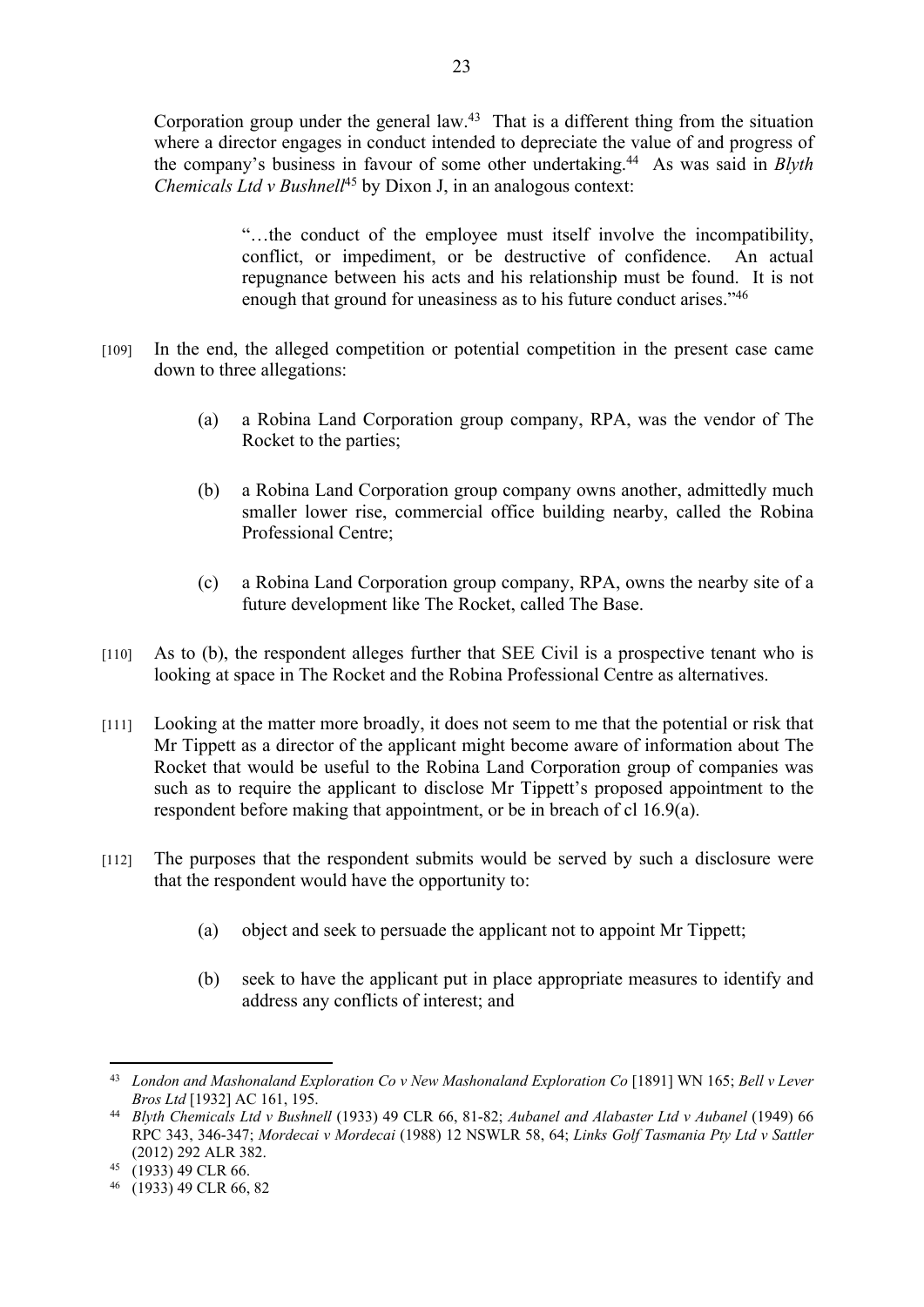- (c) be alert for actual or potential conflicts in making decisions about the rental guarantees and management of The Rocket.
- [113] As to (a), the applicant submits, bluntly, that it was none of the respondent's business whether the applicant appointed Mr Tippett as a director. I agree.
- [114] As to (b), no evidence was led by the respondent as to what the appropriate measures might be, or as to why the respondent has been denied the opportunity to suggest to the applicant to put in place any such measure. There was no evidence that the respondent attempted to do so, after learning of Mr Tippett's appointment as a director, no later than 2 March 2017.
- [115] As to (c), there can be no question that since the respondent learned of Mr Tippett's appointment as a director of the applicant, it has had the opportunity to be alert for any actual or potential conflicts. However, in effect, it alleges that before it became aware of Mr Tippett's appointment there was an actual or potential conflict raised by his appointment in relation to the rental guarantee issue and compromise.
- [116] The relevant facts about the rental guarantee issue and compromise agreement were:
	- (a) as at October 2016, the co-owners contended that Robina Projects (a Robina Land Corporation group company and vendor of The Rocket to the coowners) owed \$460,136.13 to the co-owners on account of the rental guarantee under the contract to buy The Rocket;
	- (b) as at that time, RPA contended that the amount owing was \$332,320.16;
	- (c) the difference, \$127,815.97 related to rental payable under tenancies which Robina Projects contended were for tenants that RPA had found;
	- (d) before the agreement was made, Mr Fahey on behalf of the applicant spoke to Mr Tippett on behalf of Robina Projects, and they agreed that Mr Kennedy and Mr Weld should meet to resolve the dispute;
	- (e) before Mr Kennedy and Mr Weld negotiated, Mr Fahey informed Mr Kennedy of his discussion with Mr Tippett in the email sent on 20 September 2016;
	- (f) an agreement was reached between the parties' representatives, being Mr Kennedy for the co-owners and Mr Weld for RPA;
	- (g) the agreement was that RPA would pay an amount equal to the present value of half the disputed amount (\$63,907.99);
	- (h) in October 2016, at a regular management meeting, Mr Kennedy told Mr Fahey that Mr Kennedy had negotiated the compromise with Mr Weld that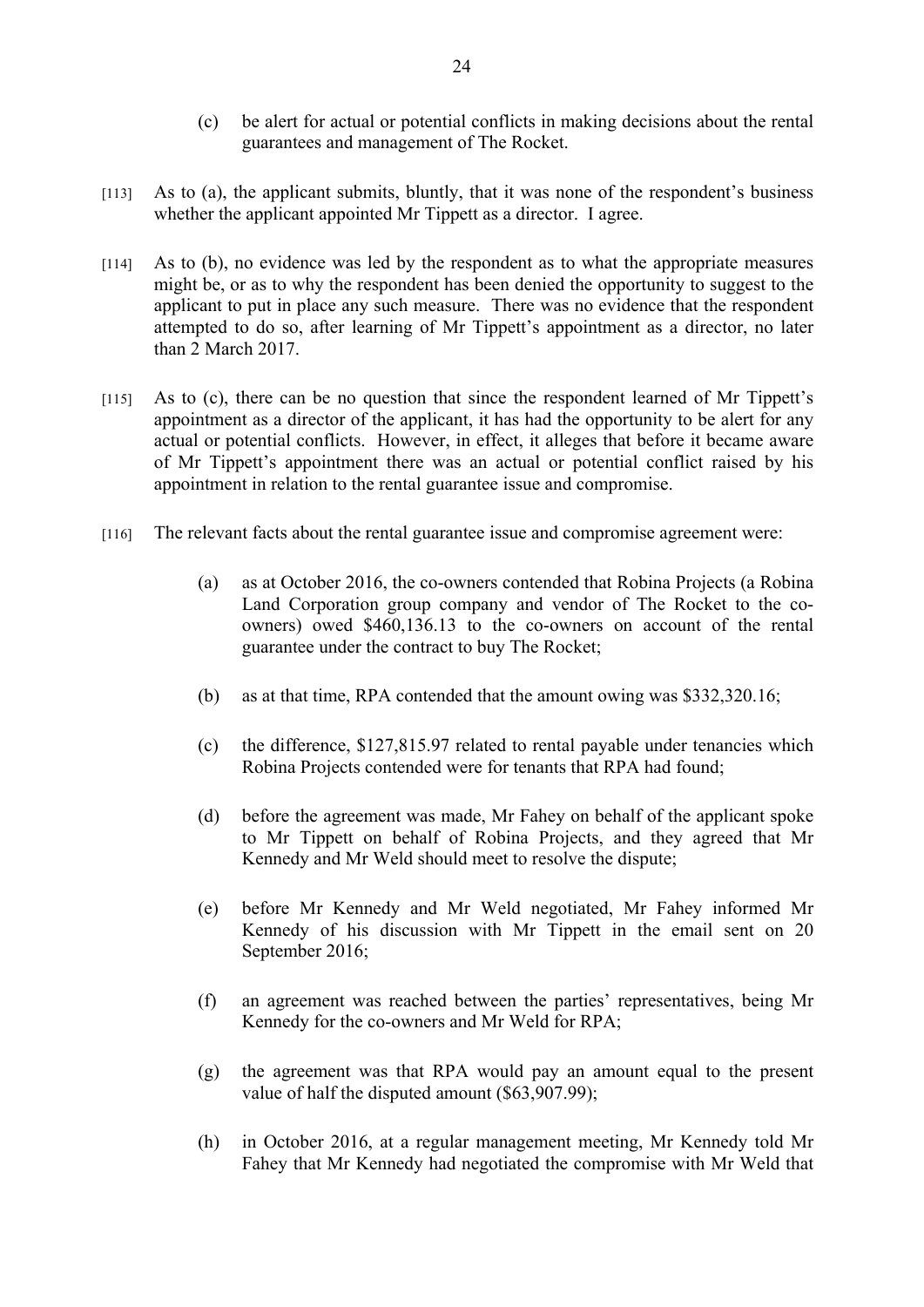RPA would pay the present value of half of the disputed amount (\$63,907.99);

- (i) Mr Fahey informed Mr Kennedy that the applicant would agree to bear its share of the shortfall; and
- (j) Mr Tippett had no involvement in Mr Fahey's decision on behalf of the applicant.
- [117] In my view, nothing in those facts required the applicant to disclose Mr Tippett's appointment as a director of the applicant to the respondent under cl 16.9(a) before the matter of the rental guarantee compromise was decided upon by the respondent.
- [118] Otherwise, the respondent tendered no evidence as to any management decision concerning The Rocket which required the applicant to disclose Mr Tippett's appointment as a director of the applicant to the respondent under cl 16.9(a).

# **SEE Civil**

- [119] As foreshadowed above, the respondent alleges a separate breach of cl 16.9(a) in the applicant's failure to disclose to the respondent by the end of January 2017 that Mr Tippett was a director of the applicant and that a Robina Land Corporation group company of which Mr Tippett was a director was or was potentially in competition with the co-owners for the business of a prospective tenant, namely SEE Civil.
- [120] Again, the respondent makes an array of allegations as to the interests or appointments of Mr Tippett that raise a potential "conflict", but the sting of the alleged breach in relation to SEE Civil is as I have just stated. Although relied on as a separate breach of cl 16.9(a), the alleged failure to disclose is again focussed on disclosure of Mr Tippett's appointment as a director of the applicant.
- [121] The respondent alleges that Mr Tippett became aware of SEE Civil as a prospective tenant for the Robina Land Corporation group company as a director of the applicant.
- [122] The relevant facts relating to SEE Civil were:
	- (a) from 24 February 2017 and 28 February 2017 SEE Civil was a prospective tenant for space in The Rocket and Robina Professional Centre respectively;
	- (b) SEE Civil independently approached Knight Frank as a leasing agent for both buildings;
	- (c) there is no evidence that Mr Tippett learned of SEE Civil as a prospective tenant for the Robina Professional Centre because he was a director of the applicant; and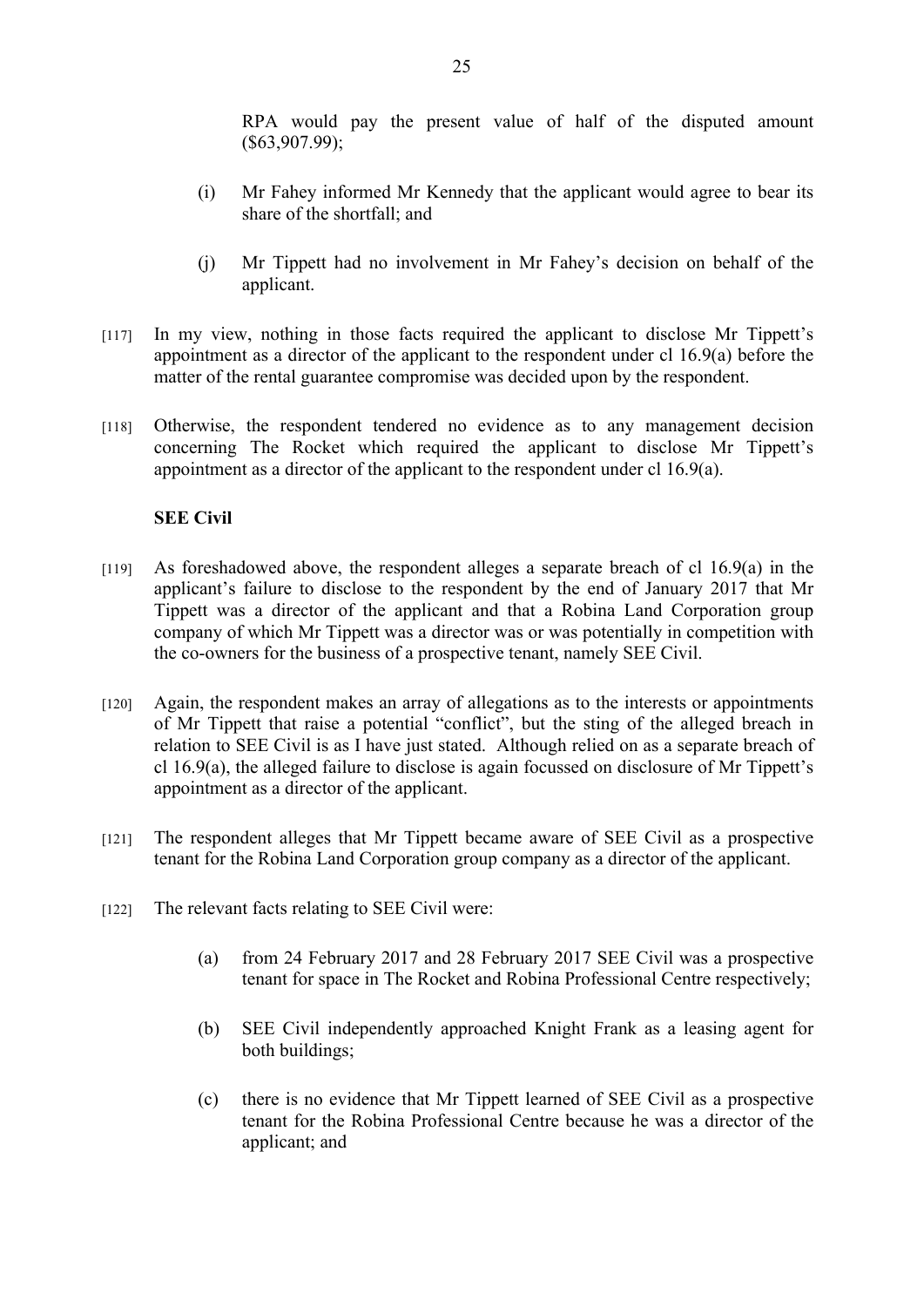- (d) even if had he done so, Mr Tippett would have been bound by the obligations of a director of the applicant under the *Corporations Act* 2001 (Cth), preventing him from misusing that information. $47$
- [123] In my view, nothing in those facts required the applicant to disclose Mr Tippett's appointment as a director of the applicant to the respondent under cl 16.9(a).

# **Conclusions on the claim**

[124] It follows, in my view, that none of the allegations made by the respondent that the applicant breached cl 16.9(a) of the Co-Owners Deed is made out. The applicant is entitled to declaratory relief that it was not in breach of contract as the respondent alleged in the defence.

# **Counterclaim**

- [125] The counterclaim turns on the alleged breaches of cl 16.9(a) of the Co-Owners Deed that are the subject of the claim. It must be dismissed, in view of my conclusions upon the claim. However, against the possibility that I am wrong in those conclusions it is appropriate to deal with one of the additional issues raised upon the counterclaim and the answer to the counterclaim.
- [126] The respondent alleges that:
	- (a) each of the alleged breaches of cl 16.9(a) was a breach of a material provision of the Co-Owners Deed.
	- (b) on 10 March 2017 it gave written notice of each breach to the applicant specifying the breach and requesting that the same be remedied within 20 business days thereafter ("default notice"); and
	- (c) the applicant failed to rectify each relevant breach and it was thereby in 'Default' within the meaning of cl 1.1 of the Co-Owners Deed.
- [127] The applicant contends that the written notice did not properly or sufficiently raise the breaches relied upon in the defence and that it failed to identify what the applicant was required to do to rectify any relevant breach.
- [128] For present purposes, these points may be left aside.
- [129] On 12 April 2017, the respondent alleges that it gave notice in writing to the applicant stating that it desired to exercise its rights under cl 11 of the Co-Owners Deed, nominating Mr Tristan Gasiewski as its independent valuer and requiring the applicant to nominate another independent valuer, within 15 business days.

<sup>47</sup> *Corporations Act* 2001 (Cth), s 183.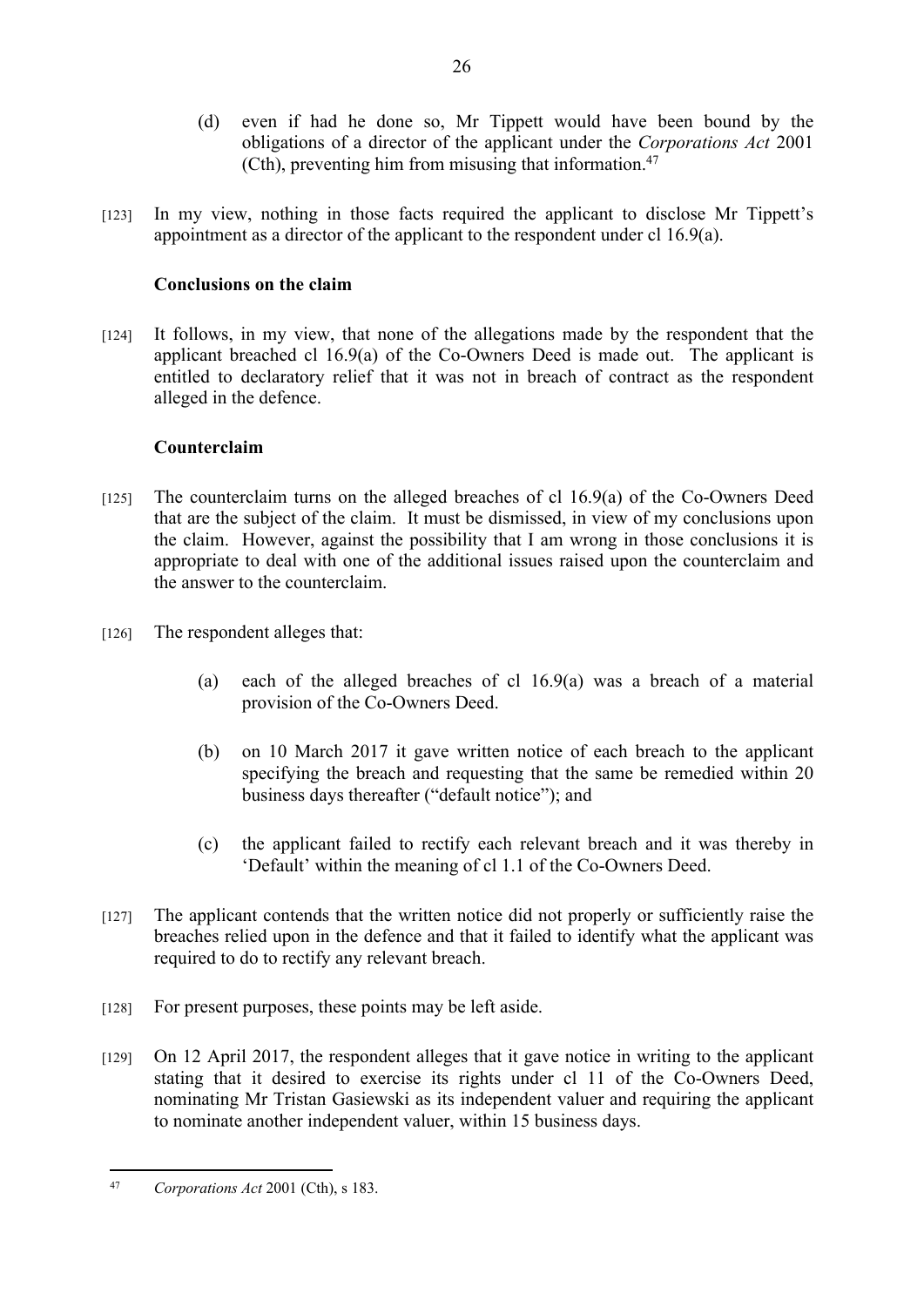- [130] On 8 May 2017, the applicant nominated Ms Lisa Murdoch of JLL Gold Coast as its valuer for the purposes of cl 11 of the Co-Owners Deed, without prejudice to its contention that there had been no breach of a material provision.
- [131] On 15 May 2017, the applicant and the respondent executed a joint instruction to Mr Gasiewski and Ms Murdoch under cl 11.3 of the Co-Owners Deed. The respondent sent a copy to Mr Gasiewski. The applicant failed to send a copy to Ms Murdoch within one month of having been given the default notice.
- [132] The respondent alleges that the applicant thereby failed to join in the making of the request to both valuers in accordance with cl 11.3, within the required time, so that Mr Gasiewski was entitled, as the sole valuer, to proceed to make a determination of the net proceeds of sale for the purposes of cll 11.7 to 11.17 of the Co-Owners Deed.
- [133] On 3 July 2017, Mr Gasiewski delivered his determination under cl 11 of the Co-Owners Deed in the sum of \$33,800,000, by email sent from Mr Gasiewski to the applicant and the respondent.
- [134] On 6 July 2017, the respondent notified the applicant that the respondent wished to purchase the applicant's default interest for that sum and nominated another company as the purchaser, relying on cl 11.10 of the Co-Owners Deed.
- [135] Clause 11.10 provides as follows:

"Within 10 Business Days after the delivery to it of the determination of the Valuers or the Umpire, as the case may be, a Co-Owner may give notice to the Defaulting Co-Owner that the Co-Owner (or its nominee, being part of the Co-Owner's Group) wishes to purchase the Default Interest at a price equal to the Net Proceeds of Sale as determined in accordance with this clause 11. If no such notice is given within that 10 business day period, the right conferred upon the Co-Owner under this clause 10 shall lapse."

[136] The determination of the valuers to which reference is made in cl 11.10 is that provided for by cl 11.7 of the Co-Owners Deed as follows:

> "The Valuers shall deliver their determination of the Net Proceeds of Sale to both Co-Owners within one month of their appointment..."

- [137] If the applicant failed to make a request in accordance with cl 11.3 then Mr Gasiewski as the valuer nominated by the respondent was entitled to proceed to make a determination of the net proceeds of sale as provided for in cl 11.4.
- [138] Clauses 11.8 and 11.9 provide, in part, as follows:

"The Valuers shall call for and, if submitted, consider submissions from the parties…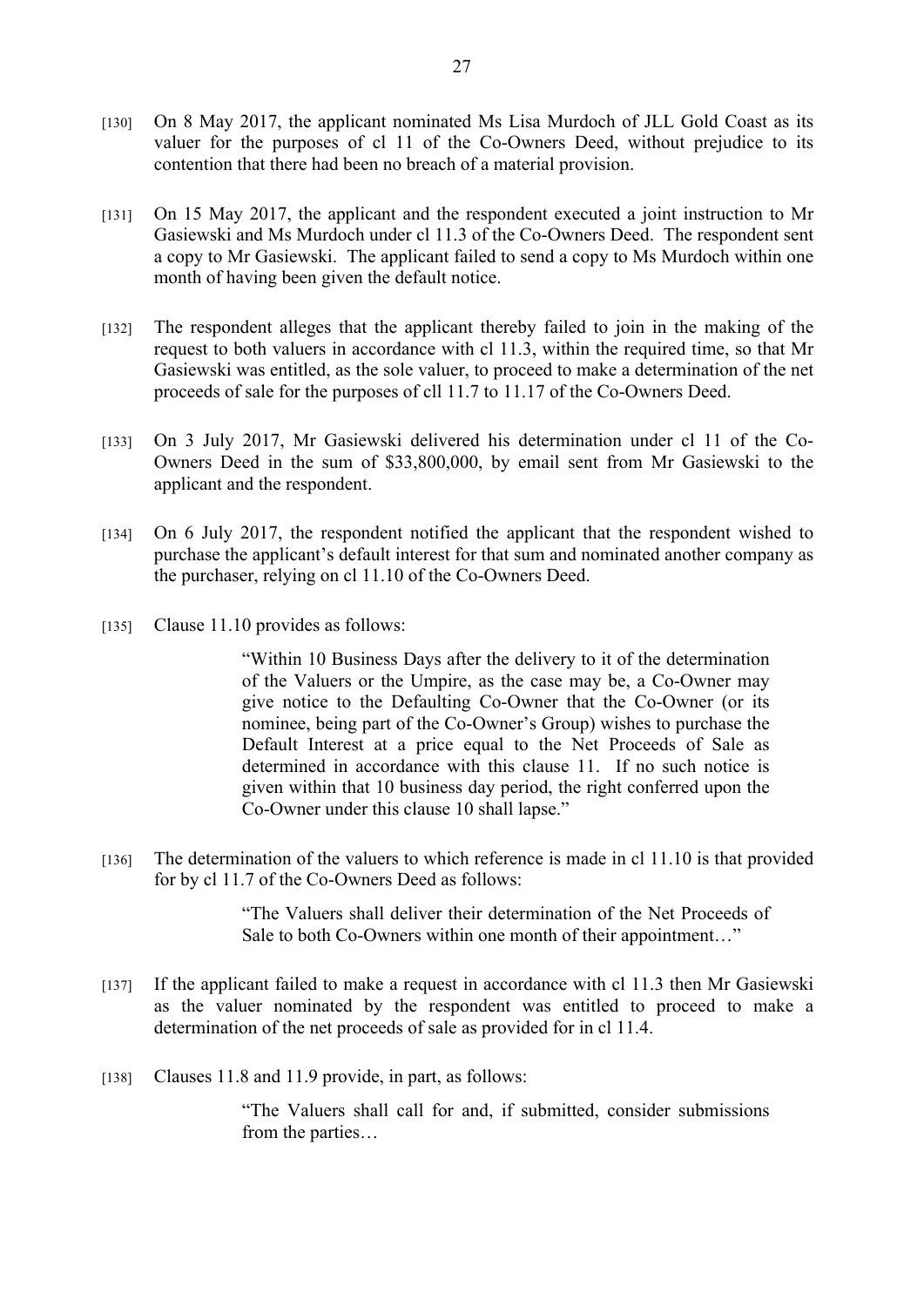The Valuers… shall act as experts and not as arbitrators and their respective determinations will be final and binding on the parties."

- [139] It is common ground that Mr Gasiewski did not call for any submission from the parties before delivering his purported determination of the net proceeds of sale to both parties.
- [140] Whether a valuation made for the purposes of a contract between parties is binding upon those parties depends on the terms of the contract, express or implied. A leading case is *Legal & General Life of Australia Ltd v A Hudson Pty Ltd*<sup>48</sup> where McHugh JA said:

"The terms of the contract usually provide… that the decision of the valuer is 'final and binding on the parties'. By referring the decision to a valuer, the parties agree to accept his honest and impartial decision as to the appropriate amount of the valuation. They rely on his skill and judgment and agree to be bound by his decision."

[141] However, in an earlier passage in that case, McHugh JA said:

"… the question whether a valuation is *binding* upon the parties depends in the first instance upon the terms of the contract, express or implied."<sup>49</sup>

- [142] That approach has now been followed in many cases.<sup>50</sup>
- [143] Prima facie, because Mr Gasiewski did not follow the requirements of cl 11.8, he did not determine the net proceeds of sale in accordance with cl 11 and his determination was not a determination that was final and binding on the parties. However, the respondent submits that conclusion does not follow, because the requirement that the valuers shall call for submissions is "facultative not mandatory".
- [144] In my view, the question should be approached by construing the text of cl 11.8 in the context of cl 11 and having regard to what was said by the plurality in *Ecosse Property Holdings Pty Ltd v Gee Dee Pty Ltd*:

 "It is well established that the terms of a commercial contract are to be understood objectively, by what a reasonable businessperson would have understood them to mean, rather than by reference to the subjectively stated intentions of the parties to the contract. In a practical sense, this requires that the reasonable businessperson be placed in the position of the parties. It is from that perspective that the court considers the circumstances surrounding the contract and the commercial purpose and objects to be achieved by it."<sup>51</sup>(footnotes omitted)

<sup>48</sup> (1985) 1 NSWLR 314, 335.

<sup>49</sup> (1985) 1 NSWLR 314, 335.

<sup>50</sup> For example, *Holt v Cox* (1997) 23 ACSR 590, 595-596; *Vale Belvedere Pty Ltd v BD Cole Pty Ltd* [2011] 2 Qd R 285, 292-295 [24]-[31]; *Dura (Australia) Constructions Pty Ltd v Hue Boutique Living Pty Ltd* (2013) 41 VR 636, 644-646 [17]-[22]; *Australian Vintage Ltd v Belvino Investments No 2 Pty Ltd* (2015) 90 NSWLR 367, 385-386 [74]-[78]; and *International Petroleum Investment Company v Independent Public Business Corporation of Papua New Guinea* [2015] NSWCA 363, [96].

<sup>51</sup> (2017) 343 ALR 58, 63 [16].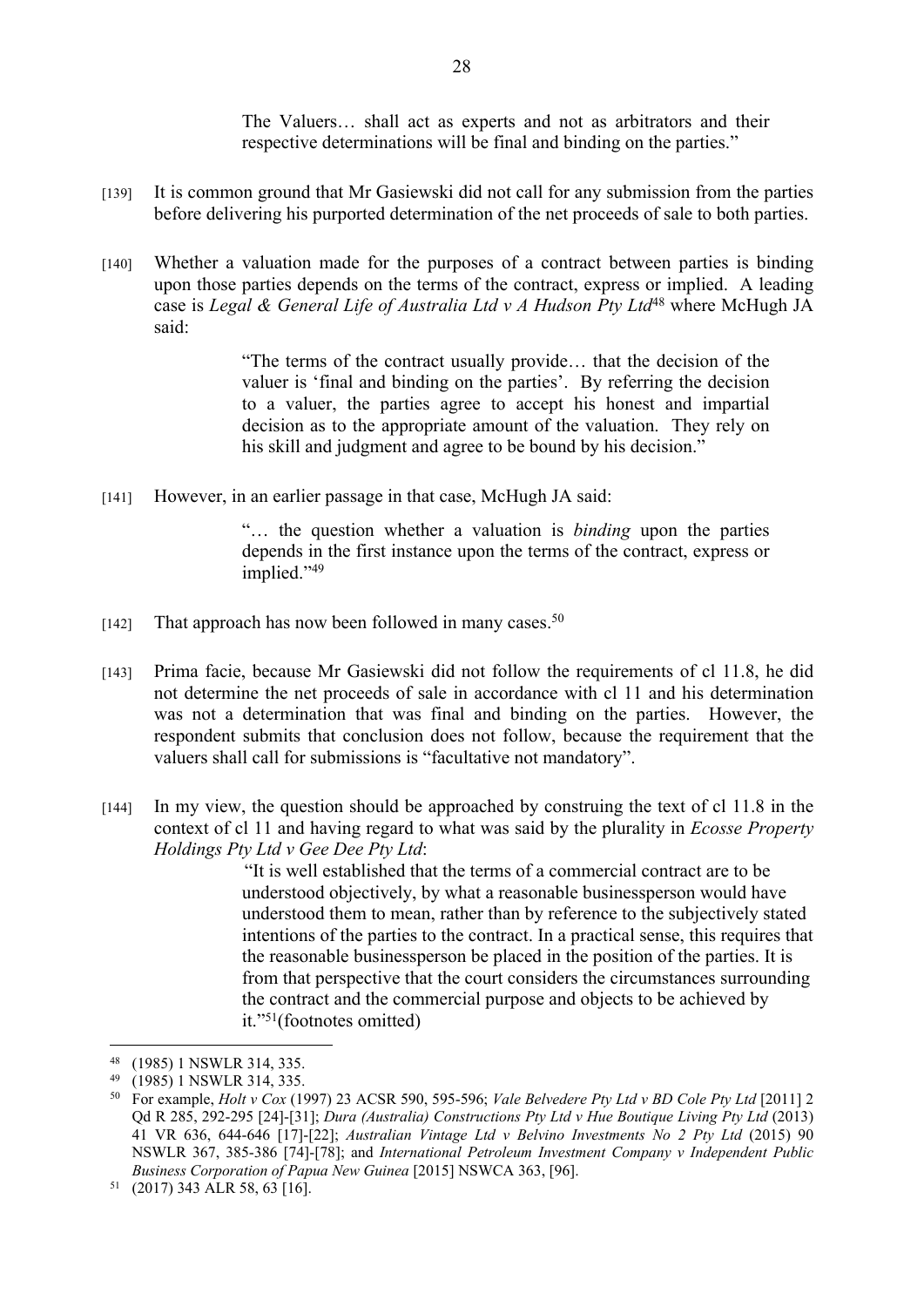- [145] First, the language of cl 11.8 is not facultative. It does not provide that the valuer may call for submissions from the parties. On the contrary, the language is mandatory, that "the valuers shall call for… submissions" and that "the valuers shall… if submitted consider submissions". Second, it was not necessary to provide that the valuers were permitted to either call for or, if provided, consider submissions, if those matters were not truly required.
- [146] It may be accepted that absent a contrary provision, a valuer appointed as an independent expert is not required to value having regard to the parties' submissions or to give the parties or either of them a hearing. But, it is also true that, in the absence of express provision to the contrary, there is no need to provide expressly in the contract that the valuers are permitted to do those things.
- [147] Third, the classification of cl 11.8 as facultative or mandatory is a conclusion of the kind that may mask the true question, namely, on the proper construction of the contract, what is the consequence of non-compliance with cl 11.8 upon the determination of the net proceeds where the valuer does not call for and does not receive submissions from the parties?
- [148] The last point is illustrated by the analysis of the comparable question of the distinction formerly between mandatory and directory statutory conditions made in *Project Blue Sky Inc v Australian Broadcasting Authority*. <sup>52</sup> The principles of construction of contracts and statutes have a common origin, as Lord Wensleydale's famous statement of the "golden rule" of construction illustrates.<sup>53</sup>
- [149] Although it is correct to say that the consequence of non-compliance with cl 11.8 is a matter of the proper construction of cl 11, no reasoning based on the text or in principle was advanced by the respondent to support the distinction that it submits should be made. On the other hand, there are both textual and logical considerations which do not support that distinction. First, "Net Proceeds of Sale" is defined to mean the proceeds of sale which the "Default Interest" would be expected to realise upon a sale in the ordinary course of business in the open market between a willing but not anxious purchaser and a willing but not anxious vendor. The "Default Interest" is defined to mean the interest in the property held by the "Defaulting Co-Owner". That is to say, the applicant's interest in the present case.
- [150] Second, the postulated sale under cl 11 is one that cl 11.3 expressly recognises might be considered by different valuation methodologies. Clause 11.3 expressly provides how to determine the valuation methodology if the parties cannot agree on it. Third, cl 11.8 does not provide merely that the valuers must call for submissions from the parties. It expressly provides also that the valuers must consider those submissions, if made.
- [151] Considered together, those provisions make it clear that the parties are to have an opportunity to make submissions on the question of the value to be arrived at on determining the net proceeds of sale upon an hypothetical sale, in response to a call for submissions to be made by the valuers. That opportunity amounts to a significant right

<sup>52</sup> (1998) 194 CLR 355, 390 [93].

<sup>53</sup> *Grey v Pearson* (1857) 10 ER 1216, 1234.